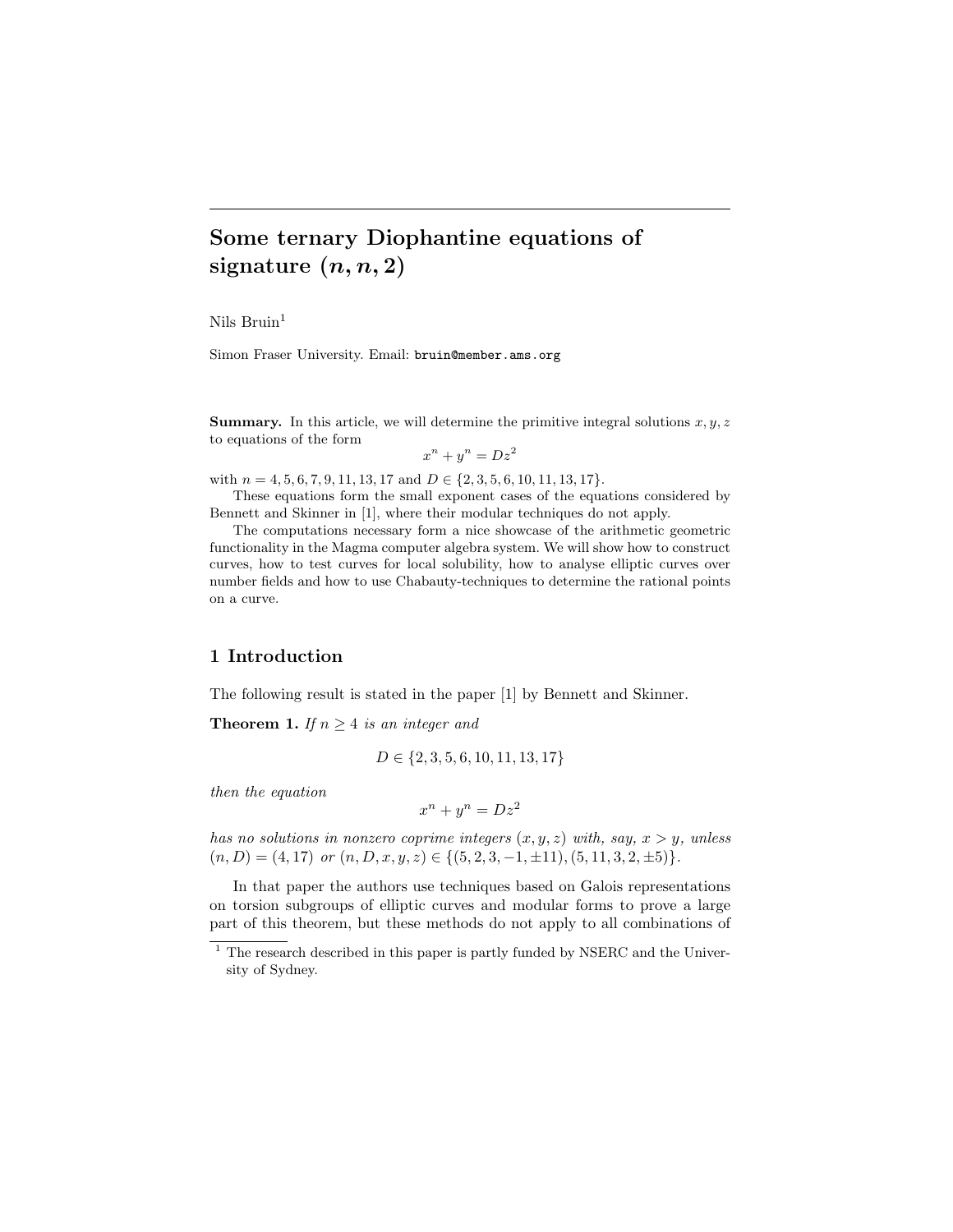$n, D$  that occur in the statement and for each  $n \leq 17$ , there are some values of  $D$  for which they refer to this paper rather than give a proof. Indeed, here we we will prove the following result.

Theorem 2. If  $n \in \{5, 6, \ldots, 17\}$  and  $D \in \{2, 3, 5, 6, 10, 11, 13, 17\}$  then the equation

$$
x^n + y^n = Dz^2
$$

has no solutions in coprime nonzero integers except those arising from the identities  $1^n + 1^n = 2 \cdot 1^2$ ,  $3^5 - 1^5 = 2 \cdot 11^2$  and  $3^5 + 2^5 = 11 \cdot 5^2$ .

We will also prove

**Proposition 1.** The equation  $x^4+y^4=Dz^2$  has no integral solutions for  $D \in$  ${3, 5, 6, 10, 11, 13}$ . For  $D = 2$ , the only integral solutions with  $gcd(x, y, z) =$ 1 are  $(x, y, z) = (\pm 1, \pm 1, \pm 1)$ . For  $D = 17$ , it has infinitely many integral solutions with distinct values of  $x/y$ .

We will use the proofs to introduce the reader to some of the very powerful tools that Magma offers for solving arithmetic geometric questions. The article is laid out in the following way.

As an introduction we give an easy proof to Proposition 1. It shows the basic mechanisms that are available in Magma to define arithmetic geometric objects and answer questions about them. We try to point out that many questions can be formulated and answered using Magma in a language that is very close to the one that mathematicians are used to.

Next, we review some mathematical concepts and constructions that will prove indispensible in the rest of the paper. We recall a theorem from [5] that translates questions like the one in Theorem 2 to questions about rational points on some algebraic curves.

In Section 4, we apply those results to  $x^5 + y^5 = Dz^2$  and, using Magma, obtain some curves that parametrise the primitive solutions to the equation under consideration. We then construct elliptic subcovers of those curves such that an application to them of the methods from [5] yields the rational points on the original curves. We defer the actual application to Section 7.

We trust that after this demonstration of the problem solving capability of Magma, the reader will be interested in knowing some of the algorithms employed. In Section 5 we give a full account of the algorithms the author has implemented in Magma to test schemes for local solvability. A highlight is an algorithm that decides local solvability of hyperelliptic curves in time that is essentially independent of the size of the residue class field in the odd residue characteristic case.

In Section 6, we explain how 2-Selmer groups and 2-isogeny Selmer groups of elliptic curves over number fields can be computed, how they can be used to bound the free ranks of Mordell-Weil groups and how they can be used to find generators for Mordell-Weil groups. We also explain how one can do this in Magma using the implementation of the author, based on [3].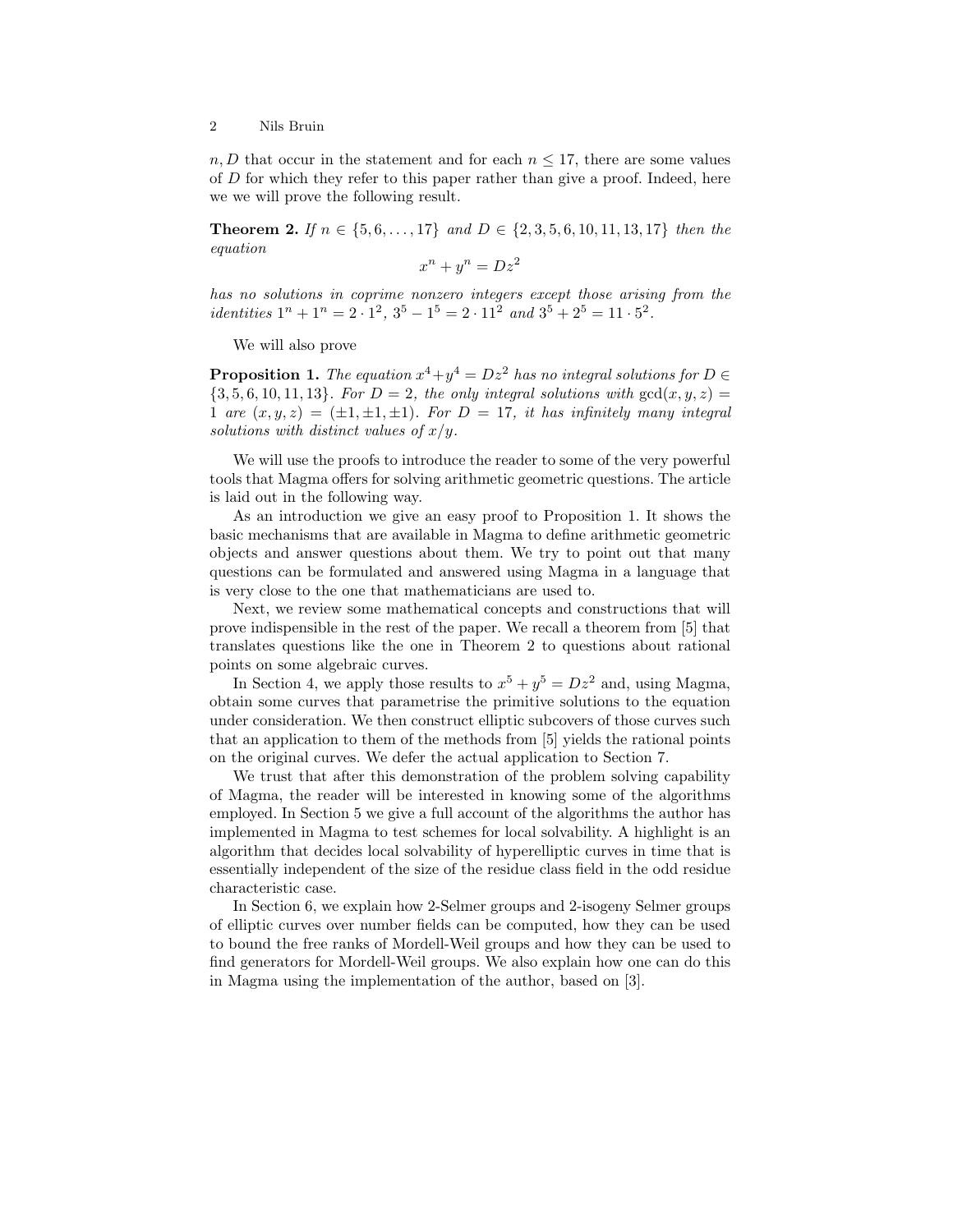In Section 7, we explain how the techniques first introduced in [2] can be applied to use elliptic curves over number fields to find the rational points on curves. We outline how one can use the implementation by the author to prove the result in Theorem 2 for  $n = 5$ .

In the last section, we give an outline of successfull strategies to solve the remaining cases from Theorem 2. For full details and a transcript of the Magma session that obtains all computational results in this paper, we refer the reader to the electronic resource [6].

## 2 Proof of Proposition 1

To get a taste for things to come, we first prove Proposition 1. It is very straightforward. First note that any solution to  $x^4 + y^4 = Dz^2$  corresponds to a rational point  $(u, v) = (x/y, Dz/y)$  on the curve

$$
D(u^4 + 1) = v^2.
$$

We can simply ask Magma to compute for each desired value of  $D$ , whether this curve has any points over, say,  $\mathbb{Q}_2$  (see Section 5.4).

> \_<x>:=PolynomialRing(Rationals()); > Dset:={2,3,5,6,10,11,13,17}; > {D:D in Dset| IsLocallySolvable(HyperellipticCurve(D\*(x^4+1)),2)}; { 2, 17 }

So just by testing local solvability at 2, we have already proved the lemma for all values of D except 2 and 17. Let's first consider  $D = 2$ . Clearly, the curve  $2u^4 + 2 = v^2$  has a rational point  $(u, v) = (1, 2)$ , so it is isomorphic to an elliptic curve  $E$ . The rational points of an elliptic curve form a finitely generated group. Magma can compute an upper bound on the free rank of that group (see Section 6) and as it turns out, it is 0.

```
> C2:=HyperellipticCurve(2*(x^4+1));
> p0:=C2! [1,2];> E,C2toE:=EllipticCurve(C2,p0);
> RankBound(E);
\Omega> #TorsionSubgroup(E);
4
```
We find an upper bound of 0 on the free rank, so  $E(\mathbb{Q})$  consists entirely of torsion points, of which there are 4. Indeed, there are 4 obvious points:

$$
(u, v) = (1, 2), (-1, 2), (1, -2), (-1, -2).
$$

and these all correspond to solutions with  $x = \pm y$ .

For  $D = 17$  we proceed similarly. We find the point  $(u, v) = (2, 17)$  on the curve  $17u^4 + 17 = v^2$ . This time we find an upper bound of 2 on the free rank.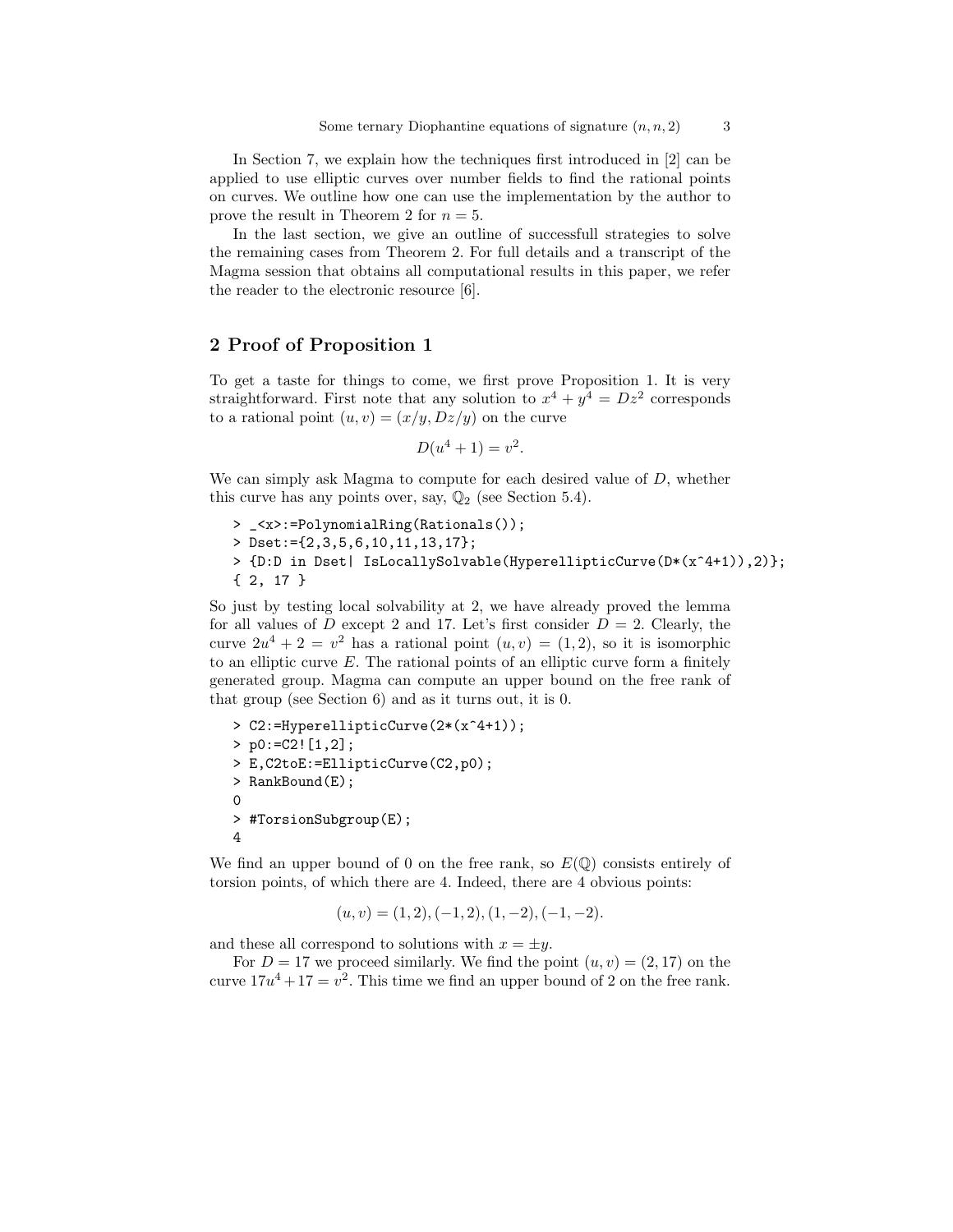```
> C17:=HyperellipticCurve(17*(x^4+1));
> p0:=C17![2,17];
> E,C17toE:=EllipticCurve(C17,p0);
> RankBound(E);
2
```
In fact, Magma can find two independent points on  $E$  (note that the command MordellWeilGroup in principle could return a group of smaller rank, so one should always check that the rank of the returned group corresponds to the expected rank).

```
> G,GtoE:=MordellWeilGroup(E);
> G;
Abelian Group isomorphic to Z/2 + Z/2 + Z + ZDefined on 4 generators
Relations:
    2*G.1 = 02*G.2 = 0> [Inverse(C17toE)(GtoE(g)):g in OrderedGenerators(G)];
[(-1 : 17 : 2), (-2 : -17 : 1), (13 : 697 : 2), (314 : 3097553 : 863)]
```
The last solution corresponds to the primitive solution:

 $(2 \cdot 157)^4 + 863^4 = 17 \cdot (182209)^2$ 

and, using the group law on  $E$ , arbitrarily many can be constructed.

## 3 Construction of parametrising curves

In this section, we recall a result from [14] in an explicit form, occurring in [2], which relates integer solutions  $(x, y, z)$  of equations like  $x^n + y^n = Dz^m$ with  $gcd(x, y, z) = 1$  to rational points on some algebraic curves.

First we need some notation.

Let  $f(x, y) \in \mathbb{Z}[x, y]$  be a square-free homogeneous form of degree n and assume for simplicity that  $f(x, 1)$  is monic of degree n, i.e,  $f(x, y) = x^n +$  $y(\dots)$ . We construct the algebra  $A = Q[\theta] = Q[x]/f(x, 1)$ . This allow us to express f as a norm form

$$
f(x,y) = N_{A[x,y]/\mathbb{Q}[x,y]}(x - \theta y).
$$

Let  $S$  be a finite set of rational primes and let  $K$  be a number field. For a prime p of K we write  $p \nmid S$  is p does not extend any prime in S to K. Following [21], we define

 $K(p, S) := \{a \in K^* : v_{\mathfrak{p}}(a) \equiv 0 \pmod{p} \text{ for all primes } \mathfrak{p} \nmid S\}/K^{*p}.$ 

Following Magma's terminology, we refer to this set as the  $(p, S)$ -Selmer group of K. It is a finite, effectively computable group. An algorithm for computing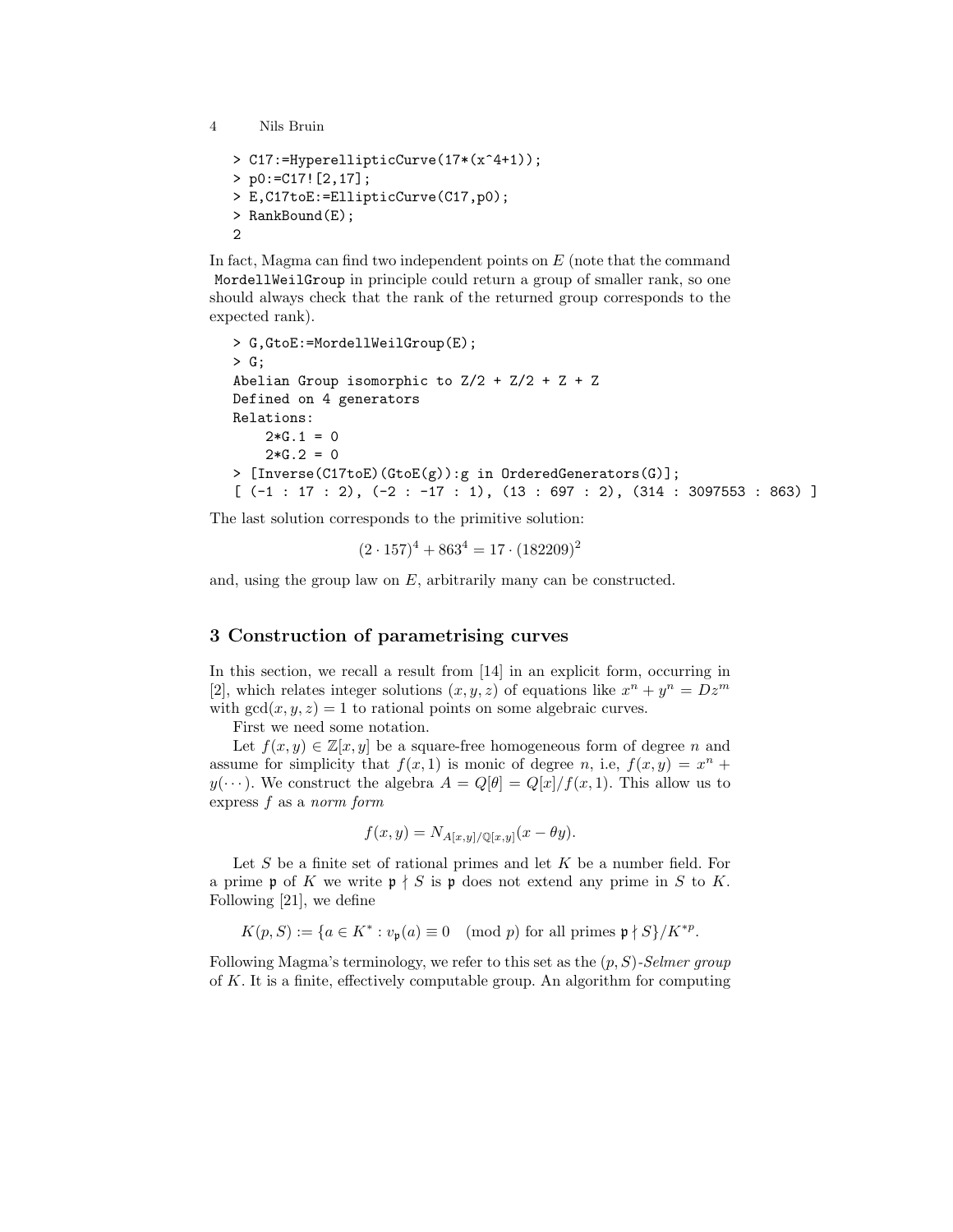it is described in [19] and the implementation and optizations in MAGMA are due to Fieker [15].

Since  $f$  is square-free, the algebra  $A$  is isomorphic to a direct product of number fields  $K_1 \times \cdots \times K_r$ . We generalise the notation above to

$$
A(p, S) := K_1(p, S) \times \cdots \times K_r(p, S) \subset A^* / A^{*p}.
$$

Furthermore, we will identify elements of  $A(p, S)$  with some set of representatives in  $A^*$ .

Since  $\{1, \theta, \ldots, \theta^{n-1}\}\$  forms a  $\mathbb{Q}[Z_0, \ldots, Z_{n-1}]$ -basis of the vector space  $A[Z_0, \ldots, Z_{n-1}]$ , for any  $\delta \in A^*$  there are unique homogeneous forms  $Q_i =$  $Q_{\delta,i} \in \mathbb{Q}[Z_0,\ldots,Z_{n-1}]$  of degree m such that

$$
Q_0 + Q_1\theta + \dots + Q_{n-1}\theta^{n-1} = \delta(Z_0 + Z_1\theta + \dots + Z_{n-1}\theta^{n-1})^m.
$$

We define the projective curve

$$
C_{\delta} := \{Q_2 = Q_3 = \dots = Q_{n-1} = 0\} \subset \mathbb{P}^{n-1}
$$

and the map  $\phi_{\delta}: C_{\delta} \to \mathbb{P}^1$  defined by

$$
\phi_{\delta}: (Z_0: \cdots: Z_{d-1}) \mapsto -\frac{Q_0(Z_0, \ldots, Z_{n-1})}{Q_1(Z_0, \ldots, Z_{n-1})}.
$$

From [2, Theorem 3.1.1], it follows that  $C_{\delta}$  is absolutely irreducible of genus  $1 + m^{n-2}(\frac{1}{2}n(m-1) - m)$  and that  $\phi_{\delta}$  is a Galois cover with Galois-group  $(\mathbb{Z}/m\mathbb{Z})^{n-1}$ , ramified exactly at  $\{(x:y)\in \mathbb{P}^1(\overline{\mathbb{Q}}): f(x,y)=0\}.$ 

For given nonzero integer D and  $m \geq 1$ , we consider the equation

$$
f(x,y) = Dz^m.
$$

Let S be a finite set of primes containing the prime divisors of  $DDisc(f)$ .

$$
\Delta := \{ \delta \in A(m, S) : N_{A/\mathbb{Q}}(\delta) / D \in \mathbb{Q}^{*m} \}.
$$

A consequence of [2, Lemma 3.1.2] is

**Theorem 3.** Let  $f, D, m, \theta, A, \Delta$  be defined as above. Then

$$
\{(x:y): x, y, z \in \mathbb{Z}, f(x,y) = Dz^m, \gcd(x,y,z) = 1\} \subset \bigcup_{\delta \in \Delta} \phi_{\delta}(C_{\delta}(\mathbb{Q}))\}
$$

One can easily recover  $(x, y, z)$  from  $(x : y)$  in the following way. Let  $(x_0:y_0) \in \mathbb{P}^1(\mathbb{Q})$ . If  $(x, y, z)$  is a solution with  $(x:y) = (x_0:y_0)$ , then there is a  $\lambda \in \mathbb{Q}^*$  such that

$$
x = \lambda x_0,
$$
  
\n
$$
y = \lambda y_0,
$$
  
\n
$$
z = \sqrt[m]{\frac{\lambda^n f(x_0, y_0)}{D}}.
$$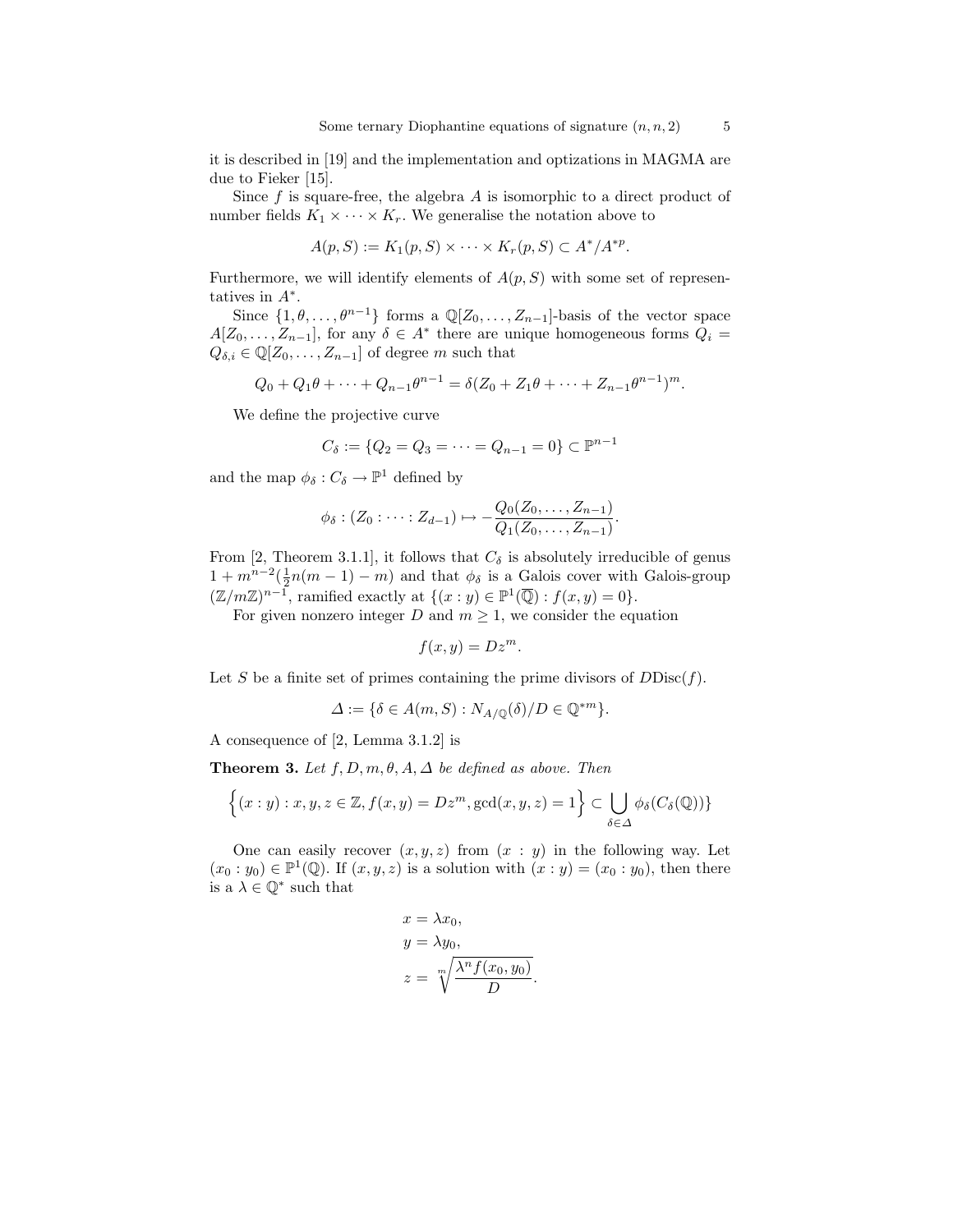Given  $x_0, y_0$ , it is straightforward to determine for which values of  $\lambda$  the above system has solutions with  $gcd(x, y, z) = 1$  and what those solutions are.

The strategy for proving Theorem 2 is to determine the relevant curve  $C_{\delta}$ for each of the combinations  $(n, D)$  and to find the rational points on  $C_{\delta}$ . In some cases we get away with only constructing a subcover of  $C_{\delta}/\mathbb{P}^{1}$ .

In the particular, when  $m$  divides  $n$ , then the weighted projective equivalence classes of solutions to  $f(x, y) = Dz^m$  are in bijection with the rational points of the curve given by the weighted projective model  $C': f(x, y) = Dz^m$ , where  $(x, y, z)$  have weights  $(1, 1, n/m)$ . In the special case that  $m = 2$ , we see that  $C'$  is a double cover of a projective line. The curves  $C_{\delta}$  are twists of the unramified cover of  $C'$  obtained by embedding  $C'$  in its jacobian  $Jac(C')$ and taking the pullback along the multiplication-by-2 map on  $Jac(C')$ . These properties are explained and exploited in [8] and in a trivial way in Section 8.

In the particular case that  $m = 2$  and  $n = 4$ , we recover the multiplicationby-2 covers of curves of genus 1 that play a role in 2-descents and 4-descents. If f has a rational root, then C' is isomorphic to its jacobian and the  $C_{\delta}$  are the homogeneous spaces that play a role in 2-descents as described in Section 6.

If  $f$  does not have a rational root, then  $C'$  can still be expressed as a  $\mathbb{Z}/2\mathbb{Z} \times \mathbb{Z}/2\mathbb{Z}$  cover of its jacobian. The  $C_{\delta}$  are then homogeneous spaces associated to a 4-descent on the jacobian. See [18] and [25].

## $4$  The equation  $x^5+y^5=Dz^2$

We begin putting the construction from Section 3 into Magma. In our case  $f = x^5 + y^5$ . We model this by defining a univariate polynomial in Magma. This allows us to construct the algebra straight away.

> \_<x>:=PolynomialRing(Rationals()); > f:=x^5+1; > A<theta>:=quo<Parent(x)|f>;

Next we construct the rings  $A[Z_0, \ldots, Z_4], \mathbb{Q}[Z_0, \ldots, Z_4]$  and the corresponding projective space. Note that, while mathematically

$$
\mathbb{Q}[\theta][Z_0,\ldots,Z_4] \simeq \mathbb{Q}[Z_0,\ldots,Z_4][\theta]
$$

in a canonical way, this is not the case in a computer algebra system. We first construct the left hand side (PA) and then obtain the right hand side (AP) using SwapExtension. We also get the appropriate isomorphism swap. We then extract  $\mathbb{Q}[Z_0,\ldots,Z_4]$  as the base ring of AP.

- > PA<Z0A,Z1A,Z2A,Z3A,Z4A>:=PolynomialRing(A,5);
- > AP<thetaP>,swap:=SwapExtension(PA);
- > \_<Z0,Z1,Z2,Z3,Z4>:=BaseRing(AP);
- > P4:=Proj(BaseRing(AP));
- > P1:=ProjectiveSpace(Rationals(),1);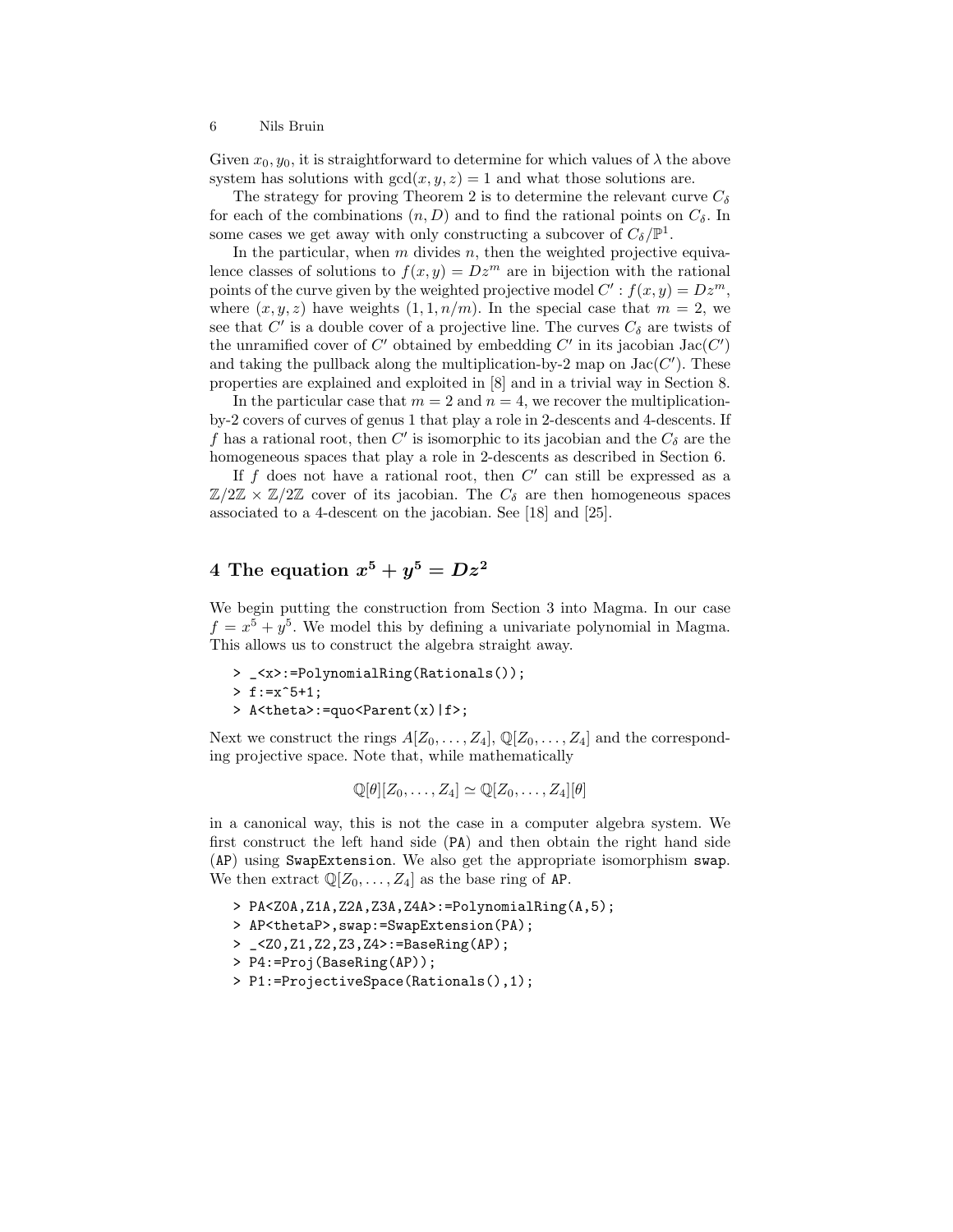Given  $\delta \in A$ , it is now straightforward to construct  $C_{\delta}$  and  $\phi_{\delta}$ . We present a Magma routine that takes  $\delta$  as input and returns both  $C_{\delta}$  and  $\phi_{\delta}$ . Note that Coefficients on an element of AP returns a sequence of coefficients with respect to the power basis  $[1, \theta, \ldots, \theta^4]$ , i.e., the  $Q_i$  for us.

```
> function Cdelta(delta)
function> g:=delta*(&+[PA.i*theta^(i-1): i in [1..5]])^2;
function> Q:=Coefficients(swap(g));
function> Crv:=Scheme(P4,[Q[3],Q[4],Q[5]]);
function> phi:=map<Crv->P1|[Q[1],-Q[2]]>;
function> return Crv, phi;
function> end function;
```
Given D, we can compute the set  $\Delta$  as well. For that, we need to represent  $\mathbb{O}$ as a number field  $\mathbf Q$  and  $A$  as an algebra over  $\mathbf Q$ . We also compute the decomposition of  $A = \mathbb{Q} \times K$ , where  $K = \mathbb{Q}(\zeta)$ , the field generated by a primitive 5th root of unity. By giving an explicit representation to AbsoluteAlgebra, we make sure the system uses that representation.

- > Q:=NumberField(x-1:DoLinearExtension);
- > OQ:=IntegerRing(Q);
- > Qx<xQ>:=PolynomialRing(Q);
- > AQ:=quo<Qx|Polynomial(Q,f)>;
- > AQtoA:=hom<AQ->A|[theta]>;
- > K<zeta>:=NumberField(x^4 x^3 + x^2 x + 1);
- > OK:=IntegerRing(K);
- > Aa,toAa:=AbsoluteAlgebra(AQ:Fields:={Q,K});

We can now compute  $\Delta$  in the following way. We take S to be the set of primes that divide  $DDisc(f)$ . We compute the subgroup of  $A(2, S)$  that has square norm and we translate it over the class of  $D$  in  $A(2, S)$ .

```
> function DeltaForD(D)
function> S:=Support(D*Discriminant(f)*00);
function> slmA,slmAmap:=pSelmerGroup(AQ,2,S);
function> slmQ, slmQmap:=pSelmerGroup(2,S);
function> slmNorm:=map<slmA->slmQ|a:->slmQmap(Norm(a@@slmAmap))>;
function> slmSquareNorm:=Kernel(hom<slmA->slmQ|
function> [slmNorm(a):a in OrderedGenerators(slmA)]>);
function> classD:=slmAmap(D);
function> return {AQtoA( (d-classD)@@slmAmap):d in slmSquareNorm};
function> end function;
```
We gather all δs that are relevant together (remember we can always recover the corresponding D from  $N_{A/\mathbb{Q}}(\delta)$  and throw out any for which  $C_{\delta}$  is not locally solvable at 2, 5 or 11 (other primes turn out to make no further contributions).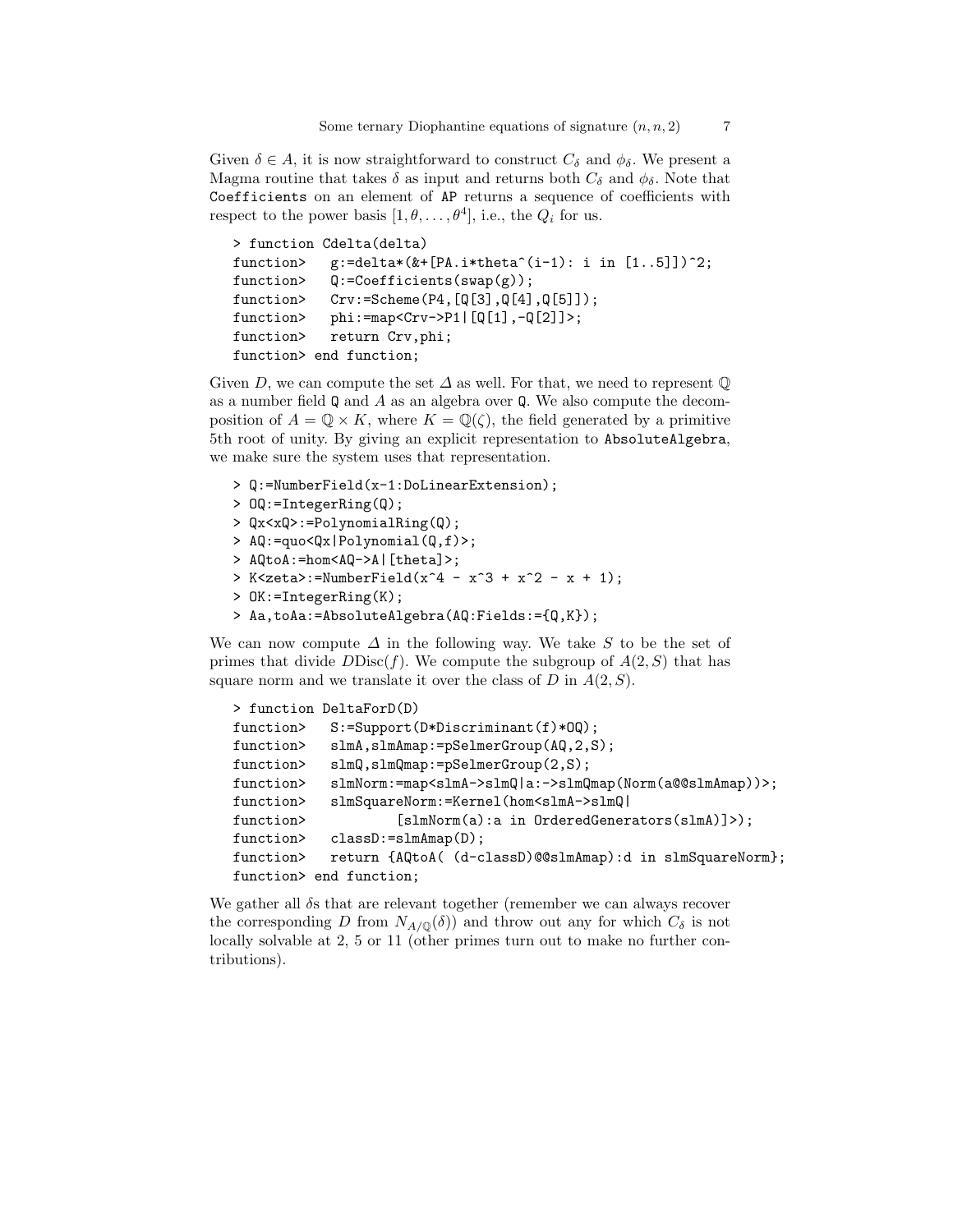```
> Dset:={2,3,5,6,10,11,13,17};
> BigDelta:=&join{DeltaForD(D):D in Dset};
> Delta:=BigDelta;
> Delta:={delta:delta in Delta| IsLocallySolvable(Cdelta(delta),2:
> AssumeIrreducible, AssumeNonsingular) };
> Delta:={delta:delta in Delta| IsLocallySolvable(Cdelta(delta),5:
                     > AssumeIrreducible,AssumeNonsingular)};
> Delta:={delta:delta in Delta| IsLocallySolvable(Cdelta(delta),11:
> AssumeIrreducible, AssumeNonsingular) };
```
This eliminates already 4/5th of the parametrising curves. Now we construct a subcover, derived from the ring homomorphism  $m_1 : A \to \mathbb{Q}$  given by  $\theta \mapsto -1$ . From  $x - \theta y = \delta c_0^2$ , it follows that  $f(x, y) = N_{A/\mathbb{Q}}(\delta) N_{A/\mathbb{Q}}(c_0)^2$ . Hence,

$$
x^{4}-x^{3}y+x^{2}y^{2}-xy^{3}+y^{4}=f(x,y)/m_{1}(x-\theta y)=N(\delta)/m_{1}(\delta)N(c_{0})^{2}.
$$

Putting  $d = N(\delta)/m_1(\delta)$ , it follows that  $C_{\delta}$  covers

$$
E_d: u^4 - u^3 + u^2 - u + 1 = dv^2.
$$

We compute which curves occur.

```
> m1:=hom<A->Rationals()|-1>;
```

```
> {PowerFreePart(Norm(delta)/m1(delta),2):delta in Delta};
{ 1, 5, 55 }
```
Unfortunately,  $E_d$  has infinitely many rational points for  $d = 1, 55$ . For  $d = 5$ we do get some useful information.

```
> E5:=HyperellipticCurve(5*(x^4-x^3+x^2-x+1));
> p0:=E5![-1,5];
> ell:=EllipticCurve(E5,p0);
> RankBound(ell);
\Omega> #TorsionSubgroup(ell);
2
```
We see that  $E_5$  only has two rational points  $(-1, \pm 5)$ . It is straightforward to check that these correspond to the obvious solutions  $(x, y, z)$  $(1, -1, 0), (-1, 1, 0)$  for  $x^5 + y^5 = Dz^2$ . If we take heed of these solutions, we can discard any  $\delta$  for which  $C_{\delta}$  covers  $E_5$ .

```
> Delta:={delta:delta in Delta|PowerFreePart(Norm(delta)/m1(delta),2) ne 5};
> #Delta;
16
```
For these remaining values, we use the same idea as above, but now we use the map  $m_2 : A \to K$  given by  $\theta \mapsto \zeta$ . We define  $d = N(\delta)/m_2(\delta)$  and we obtain the following subcover of  $C_{\delta}/\mathbb{P}^{1}$ .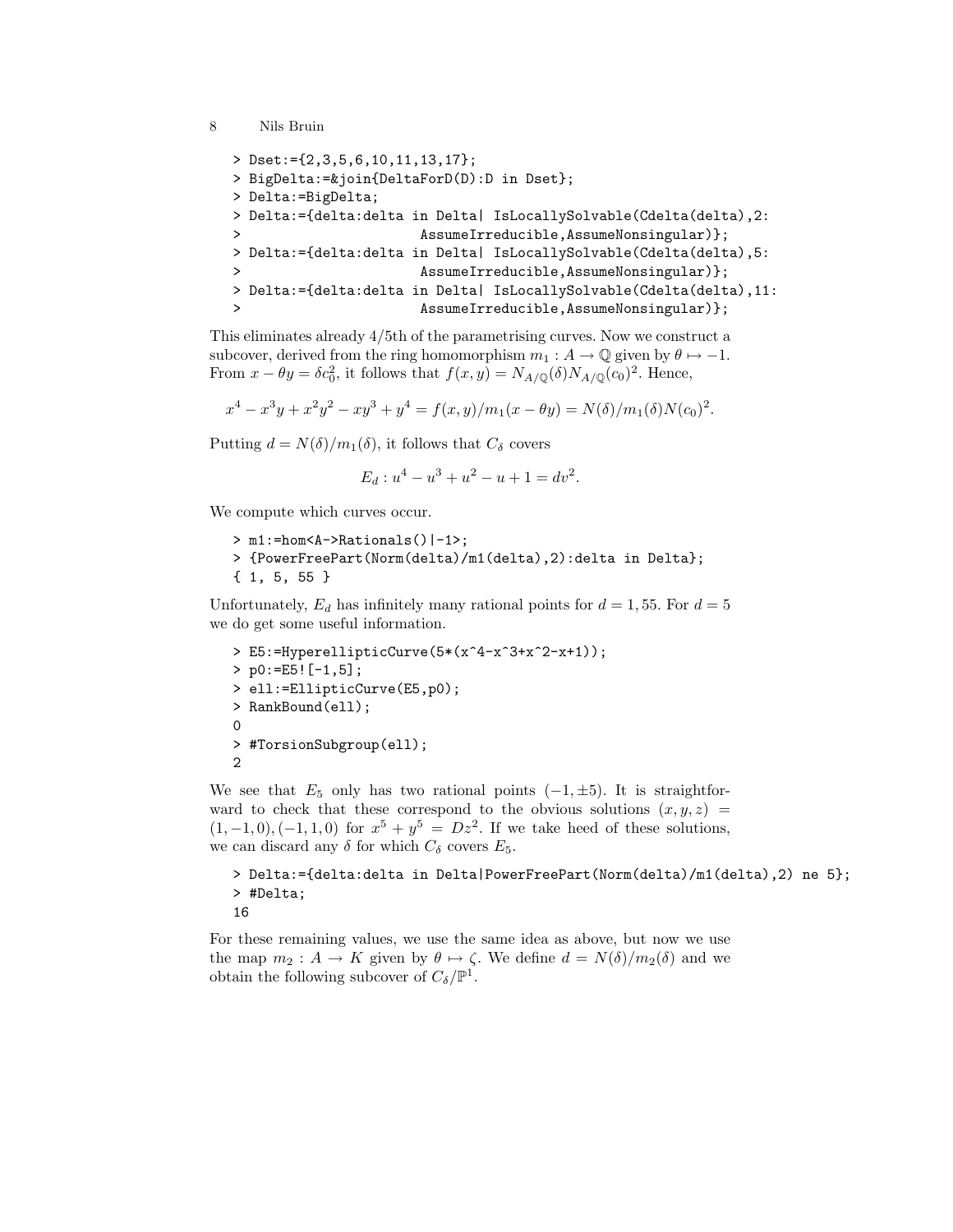Some ternary Diophantine equations of signature  $(n, n, 2)$  9

$$
E_d: u^4 + \zeta u^3 + \zeta^2 u^2 + \zeta^3 u + \zeta^4 = dv^2
$$

where the cover  $\phi_{\delta}: C_{\delta} \to \mathbb{P}^1$  induces the cover  $u: E_d \to \mathbb{P}^1$ . Since the value of d only matters up to squares, we take unique representatives by mapping through  $K(2, S')$  for an appropriate  $S'$ .

```
> m2:=hom<A->K|zeta>;
> slmK,slmKmap:=pSelmerGroup(2,Support(2*3*5*11*13*17*OK));
> dset:={K|(slmKmap(Norm(delta)/m2(delta)))@@slmKmap:delta in Delta};
> dset;
{
    2*zeta^3 - 2*zeta^2 - 2,
    1,
    15*zeta^3 - 5*zeta^2 + 8*zeta - 17,
    -3*zeta^3 - 7*zeta^2 - 8*zeta - 9,
    -2*zeta^2 - 2}
```
For our subsequent operations, it is beneficial to compute a Weierstrass model of  $E_d$  using the point  $(u, v) = (-1, 0)$ . We express the function u in the coordinates of that model. We obtain

$$
E_d: Y^2 = X^3 - d(3\zeta^3 + \zeta - 1)X^2 - d^2(\zeta^2 + \zeta + 1)X
$$

and

$$
u = \frac{-X + d(\zeta^3 - 1)}{X - d(\zeta^3 + \zeta)}.
$$

Using Magma, one can verify this using a few lines of code. Notice that the elliptic curve is represented as a projective curve.

```
> Kd<d>:=RationalFunctionField(K);
> KdX<X>:=PolynomialRing(Kd);
> FEd1:=(X^4+zeta*X^3+zeta^2*X^2+zeta^3*X+zeta^4)/d;
> Ed1:=HyperellipticCurve(FEd1);
> Ed2,toEd2:=EllipticCurve(Ed1,Ed1![-1,0]);
> umap:=map<Ed1->P1|[Ed1.1,Ed1.3]>;
> FEd:=X^3+(-3*zeta^3-zeta+1)*d*X^2+(-zeta^2-zeta-1)*d^2*X;
> Ed<xE,yE,zE>:=EllipticCurve(FEd);
> bl,toEd:=IsIsomorphic(Ed2,Ed);
> u:=Expand(Inverse(toEd2*toEd)*umap);
> u:Minimal;
(xE : yE : zE) -> ((-2*zeta^3 + 3*zeta^2 - 3*zeta + 2)/d^2*xE + (-zeta^3 - 2*zeta + 2)/d^2)(2*zeta^3 - 3*zeta^2 + 3*zeta - 2)/d^2*xE + (2*zeta^2 - zeta + 2)/d*zE)
```
We have the following diagram of covers.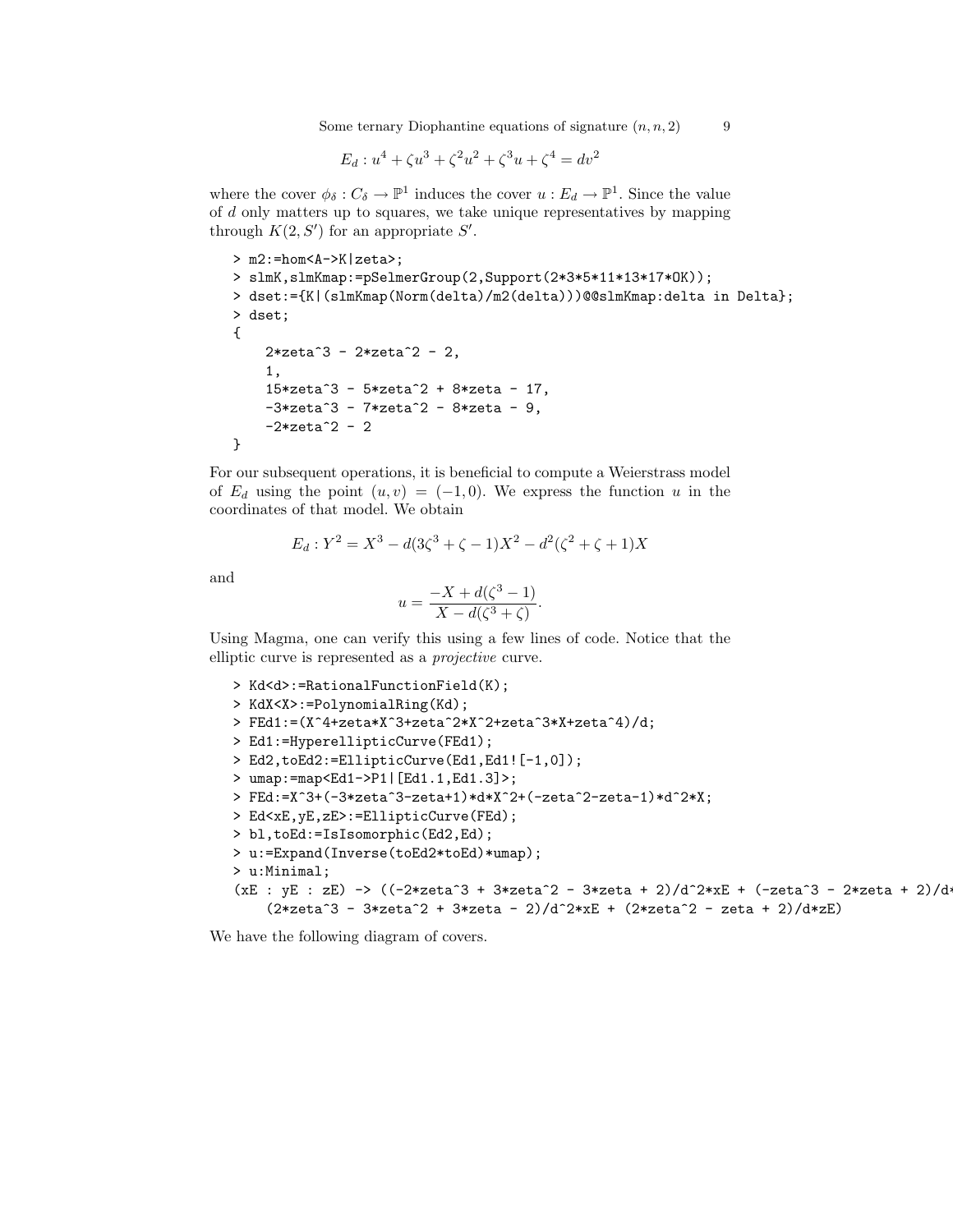$$
C_{\delta} \longrightarrow_{\phi_{\delta}} \mathcal{E}_{d}
$$
  

$$
\mathbb{P}_{/\mathbb{Q}}^{1} \longrightarrow_{\mathcal{U}} E_{d}
$$

Clearly,

$$
\phi_{\delta}(C_{\delta}(\mathbb{Q})) \subset u(E_d(K)) \cap \mathbb{P}^1(\mathbb{Q}).
$$

We can now complete the proof of Theorem 2 for  $n = 5$  by computing the right hand side of the above inclusion. By techniques we will explain in Section 7, we find the following table.

| d                                    | $ u(E_d(K)) \cap \mathbb{P}^1(\mathbb{Q}) $ |
|--------------------------------------|---------------------------------------------|
|                                      | $\{-1,0,\infty\}$                           |
| $-2\zeta^2-2$                        | $\{-1,1\}$                                  |
| $2\zeta^3 - 2\zeta^2 - 2$            | $\{-3,-1,-1/3\}$                            |
| $-3\zeta^3 - 7\zeta^2 - 8\zeta - 9$  | $\{-1,3/2\}$                                |
| $15\zeta^3 - 5\zeta^2 + 8\zeta - 17$ | $\{-1,2/3\}$                                |

It is straightforward to check that all of these values for  $x/y$  lead to solutions with  $xyz = 0$  or solutions that are mentioned in Theorem 2.

## 5 Deciding local solvability

As we have seen in Sections 2 and 4, the first step in solving arithmetic geometric questions often involves deciding if, for a projective variety X over a number field K, the set  $X(K_p)$  is empty for some prime p. In this section, we outline several algorithms that have been implemented in Magma by the author to test local solvability. They include tools for determining the  $K_{\mathfrak{p}}$ -points of separated 0-dimensional schemes,  $K_p$ -solvability of complete intersections,  $K_{\mathfrak{p}}$ -solvability of smooth projective curves, given by a possibly singular planar model and  $K_{\mathfrak{p}}$ -solvability of hyperelliptic curves.

For the rest of this section,  $\mathcal{O}$  will be a complete local ring of characteristic 0 with maximal ideal **p** and finite residue field  $\mathcal{O}/\mathfrak{p}$ . We write  $\pi$  for a generator of p and L for the field of fractions of  $\mathcal{O}$ . We use  $\nu : L^* \to \mathbb{Z}$  to denote the normalised valuation, i.e.,  $\nu(\pi^e) = e$  and use the customary extension  $\nu(0) = \infty$ .

For any object f (vector, matrix, polynomial) defined over  $\mathcal{O}$ , we write  $\overline{f}$ for the corresponding reduced object over  $\mathcal{O}/\pi$ . We also write  $\nu(f)$  for the minimum of  $\nu(c)$ , where c runs through the coefficients of f.

## 5.1 Determining  $X(L)$  for a reduced 0-dimensional projective scheme

Let  $\mathbb{P}^n$  be *n*-dimensional projective space over K with variables  $(X_0 : \ldots : X_n)$ and let X be a reduced 0-dimensional projective scheme, defined by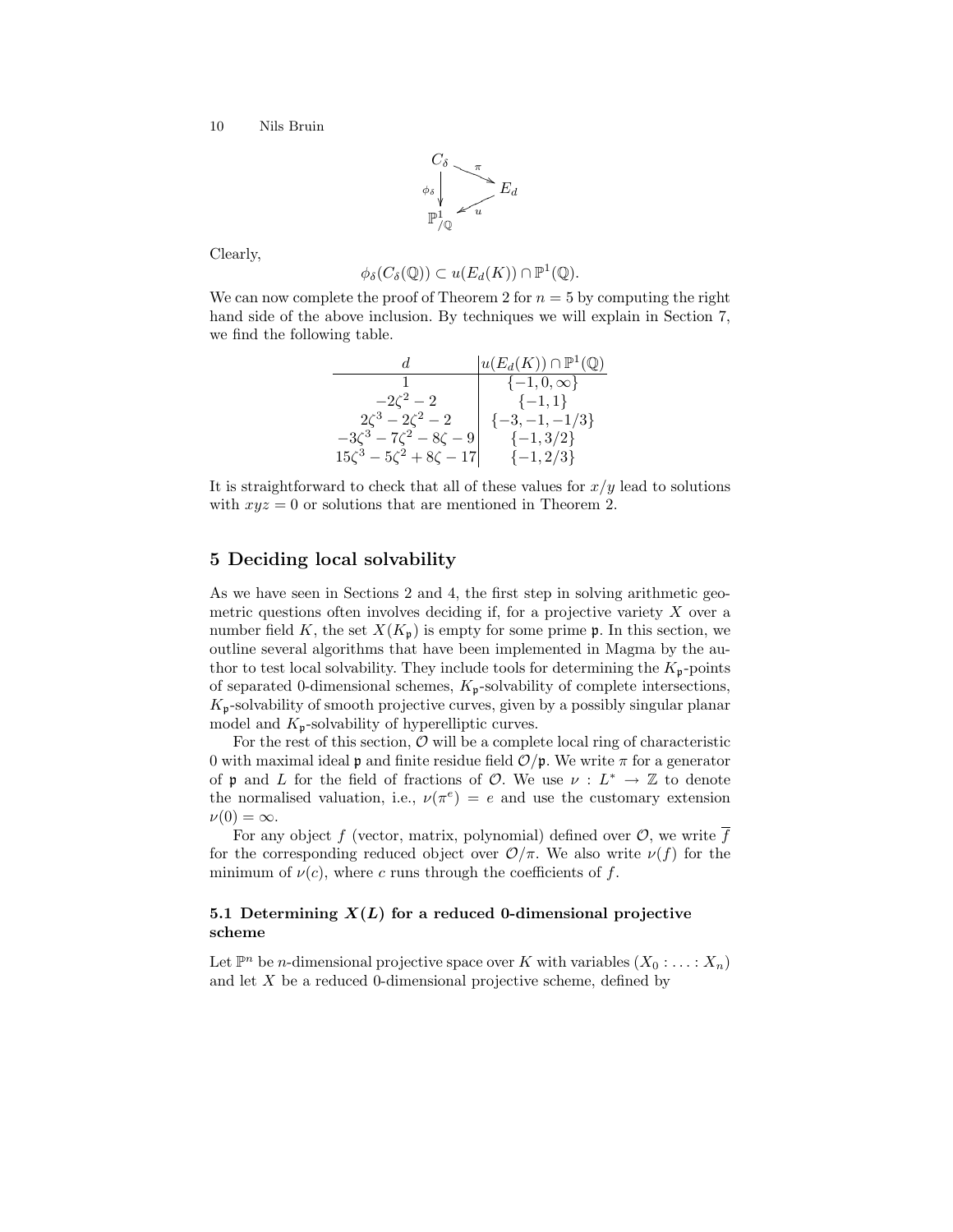$$
f_1=\cdots=f_m=0,
$$

where  $f_i \in K[X_0, \ldots, X_m]$ . Without loss of generality, we can assume  $f_i \in$  $\mathcal{O}[X_0,\ldots,X_m].$ 

Note that any point in  $\mathbb{P}^n(L)$  has a representative  $(x_0 : \cdots : x_n)$  such that for some  $0 \leq N \leq n$ , we have

$$
(x_1, \ldots, x_{N-1}, x_N, x_{N+1}, \ldots, x_n) \in \mathcal{O} \times \cdots \times \mathcal{O} \times \{1\} \times \mathfrak{p} \times \cdots \times \mathfrak{p}
$$

Hence, it is sufficient to solve the problem of finding  $\mathcal{O}\text{-}integral$  points on an affine separated 0-dimensional scheme Y, given by equations  $f_i \in \mathcal{O}[\mathbf{y}] =$  $\mathcal{O}[y_1, \ldots, y_n].$ 

In principle, one could solve the problem in the same way as one does for exactly representable fields like  $\mathbb{Q}, \mathbb{F}_q$  and number fields, by using resultants and univariate factorisation. In practice, however, the objects considered are not exactly represented and it is almost impossible to make such algorithms numerically stable. Therefore, we will present an algorithm here that simply builds solutions one  $\pi$ -adic digit at the time, until the solution is verifyably separated and Hensel liftable. We simply reduce the system of equations to  $\mathcal{O}/\mathfrak{p}$ , determine the solutions over that finite field and interpret what these solutions mean over O.

The first step is to pick  $g_i \in \mathcal{O}[\mathbf{y}]$  such that

$$
(g_1,\ldots,g_m){\cal O}[{\bf y}]
$$

is as close as possible to

$$
I = (f_1, \ldots, f_m)K[\mathbf{y}] \cap \mathcal{O}[\mathbf{y}].
$$

Let

$$
M_f=\left(\frac{\partial}{\partial y_j}f_i\right)_{i,j}\in\mathcal{O}^{m\times n}
$$

Algorithm Saturate $(f_1, \ldots, f_m)$ :

- 1. REPEAT
- 2. Let  $T \in GL_m(\mathcal{O})$  such that  $\overline{T(M_f(0,\ldots,0))}$  is in row echelon form.
- 3.  $(f_1, ..., f_m)^t \leftarrow T(f_1, ..., f_m)^t$ .
- 4. FOR  $i \in \{1, ..., m\}$ :
- 5.  $f_i \leftarrow f_i / \pi^{\nu(f_i)}$
- 6. UNTIL in step 5 no  $f_i$  was changed.
- 7. RETURN  $(f_1, \ldots, f_m)$

This algorithm does not always find generators of I. However, if  $(0, \ldots, 0)$  is sufficiently close to a non-singular point of Y, then for all  $f \in I$ , the minimal valuation of the coefficients of  $f$  is attained by the coefficient of a linear term. It is clear that in this situation, the algorithm will find  $g_i$  that generate  $I$ .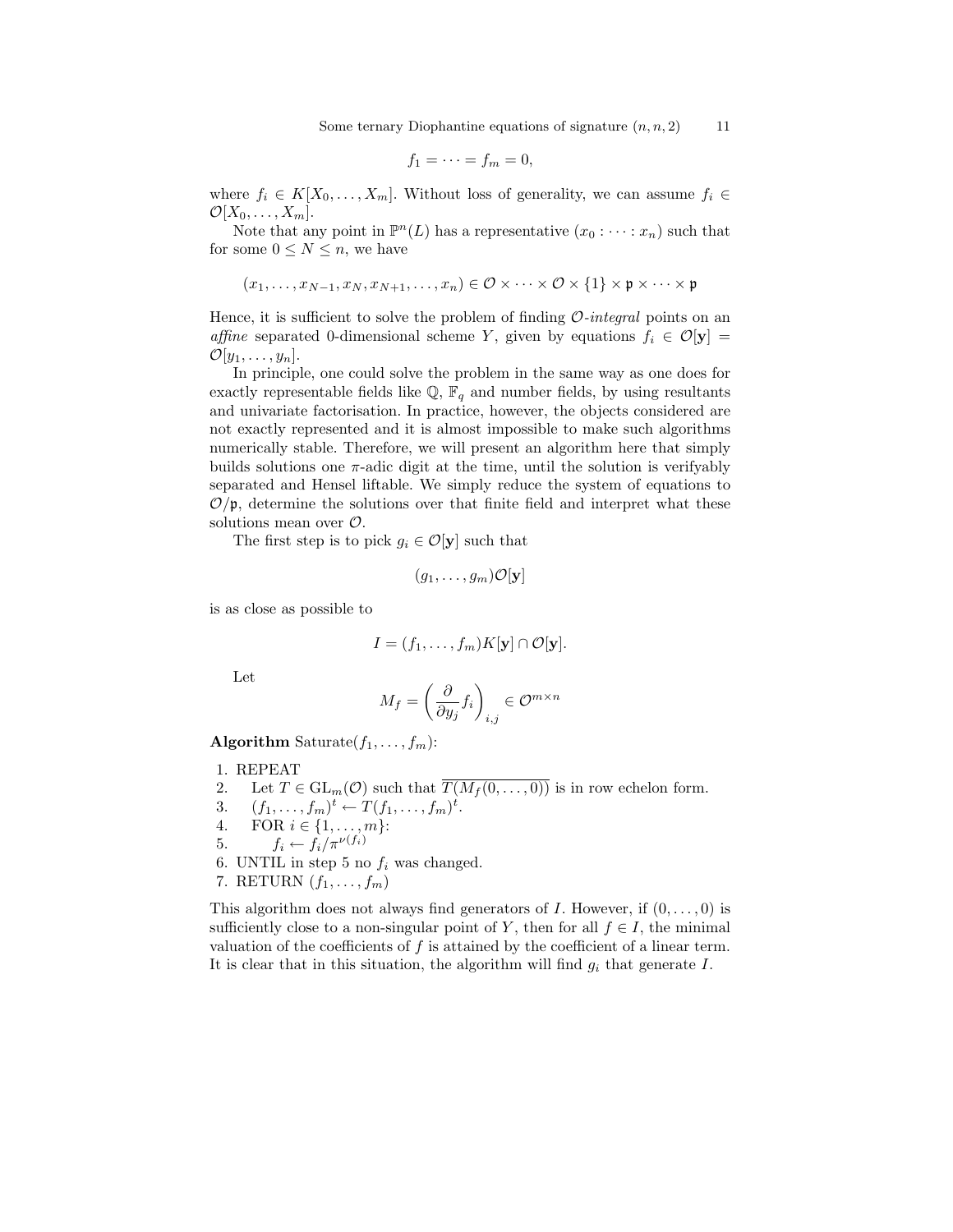In practice, the coefficients of  $f_i$  are only given up to finite precision. Hence, in step 5, it might happen that a coefficient has no precision left. In that case, an error should be generated.

It is now straightforward to determine the integer points of Y up to some precision bound  $r$ :

**Algorithm** IntegerPoints $(r, f_1, \ldots, f_m)$ :

- 1.  $(f_1, \ldots, f_m) \leftarrow$  Saturate $(f_1, \ldots, f_m)$ .
- 2. Let  $V \subset \mathcal{O}^n$  be a set of representatives of the solutions of  $\overline{f_1} = \cdots = \overline{f_m} =$ 0 in  $\mathcal{O}/\mathfrak{p}$ .
- 3. Let  $V_0 \subset V$  represent the points over  $\mathcal{O}/\mathfrak{p}$  with 0-dimensional tangent space.
- 4.  $W \leftarrow \{\}; V_1 = V \setminus V_0$
- 5. FOR  $v \in V_0$ :
- 6.  $v \leftarrow$  Hensel lift of v to precision r using a suitable subset  $\{f_{i_1}, \ldots, f_{i_n}\}$
- 7. IF for all i we have  $\nu(f_i(v)) \geq r$  THEN
- 8. Add  $v$  to  $W$
- 9. ELSE
- 10. Discard  $v$
- 11. FOR  $v \in V_1$ :
- 12.  $g_i \leftarrow f_i(v_1 + \pi y_1, \dots, v_n + \pi y_n)$  for  $i = 1, \dots, m$
- 13. FOR  $w \in \text{IntegerPoints}(r-1, g_1, \ldots, g_m)$ :
- 14. Add  $(v_1 + \pi w_1, \ldots, v_n + \pi w_n)$  to W
- 15. RETURN W

Obviously, if Y has some higher multiplicity  $\mathcal{O}\text{-point}$ , then succesive approximations to it will be in  $V_1$  and never in  $V_0$ . The algorithm recurses infinitely. Therefore, if IntegerPoints gets called with  $r \leq 0$ , an error should be generated, indicating that the scheme Y has points that do not separate below the requested precision level. An alternative is to return such points as non-separating approximations to possible solutions and return them. These give the user neighbourhoods that could not be resolved at the requested precision.

It should also be clear, and this is an essential problem, that step 7 only tests that  $v$  is approximately on Y. While  $v$  can be uniquely lifted to arbitrary precision r' using  $\{f_{i_1}, \ldots, f_{i_n}\}$  (provided the  $f_i$  themselves are given to sufficient precision), it may be that this lift does not satisfy the other equations to precision  $r'$ , but that it did to precision r. Obviously, if Y is presented as a complete intersection and  $n = m$ , then this problem will not arise. Otherwise, the best one can do is to assume that the user supplies a sufficiently high  $r$ to begin with.

#### 5.2 Determining solvability of complete intersections

Let  $X \subset \mathbb{P}^n$  be a complete intersection defined over a number field K of dimension d. We assume that  $X$  is equidimensional, which means that its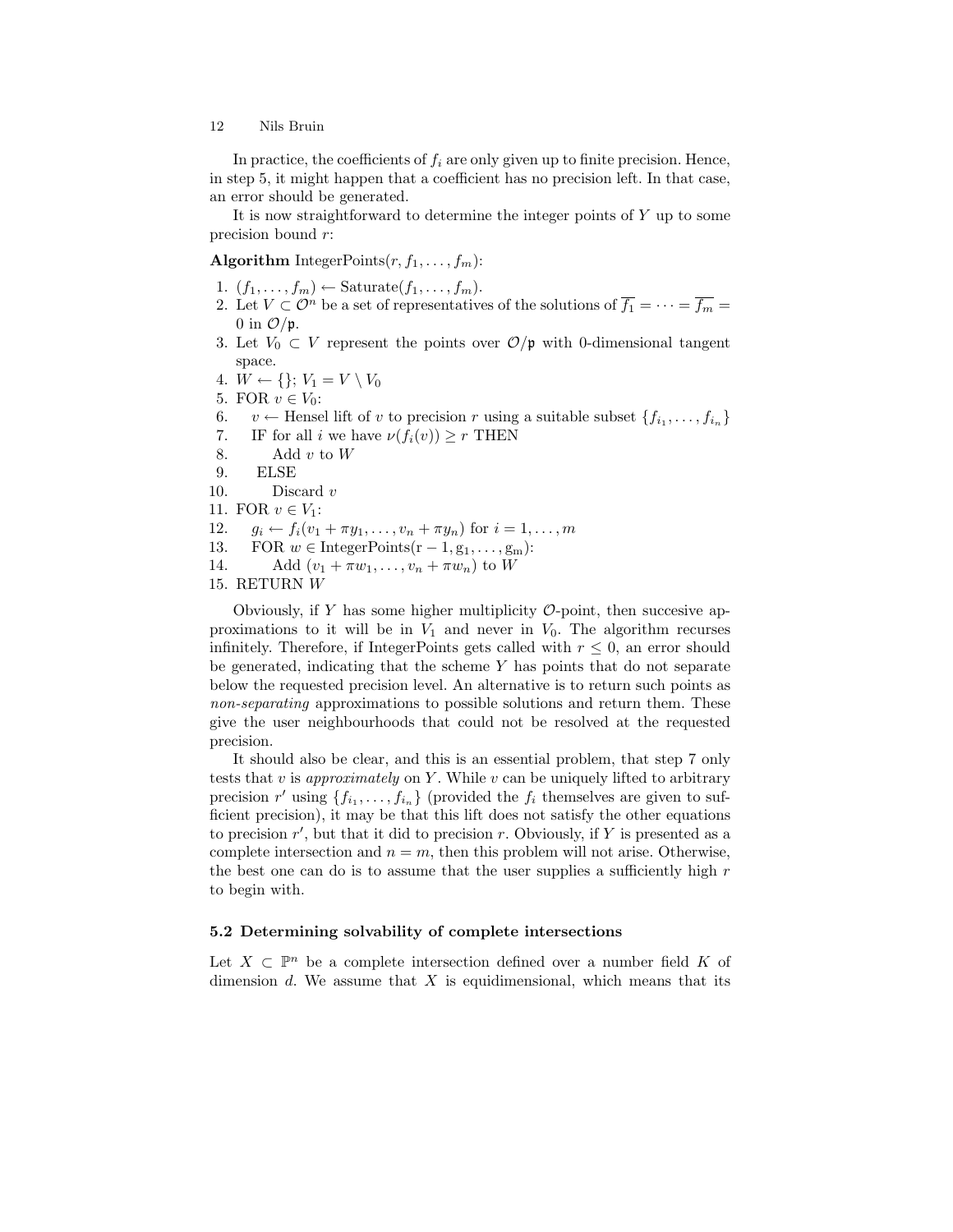maximal components are all of dimension d. This condition is certainly met if  $X$  is irreducible. Let  $X'$  denote the reduced singular subscheme.

Let L be the completion of K at some finite prime. First we assume  $X'(L)$ is empty. In this case, our task is to decide if  $X(L)$  contains any non-singular points. We follow the same approach as in Section 5.1 and note that, again, it is sufficient to solve the problem for integral points on affine complete intersections  $Y$ :

Algorithm HasNSIntegralPoints $(f_1, \ldots, f_{n-d})$ :

- 1.  $(f_1, \ldots, f_{n-d}) \leftarrow \text{Saturate}(f_1, \ldots, f_{n-d}).$
- 2. Let  $V \subset \mathcal{O}^n$  be a set of representatives of the solutions of  $\overline{f_1} = \cdots =$  $f_{n-d} = 0$  in  $\mathcal{O}/\mathfrak{p}$ .
- 3. IF any of the points in V represent a point over  $\mathcal{O}/\mathfrak{p}$  with a d-dimensional tangent space:
- 4. RETURN true
- 5. FOR  $v \in V$ :
- 6.  $g_i \leftarrow f_i(v_1 + \pi y_1, \dots, v_n + \pi y_n)$  for  $i = 1, \dots, n d$
- 7. IF HasNSIntegralPoints $(g_1, \ldots, g_{n-d})$ :
- 8. RETURN true
- 9. RETURN false

Since we assume that  $Y$  is a complete intersection, the problem of step  $7$ in Section 5.1 does not arise.

The strategy to determine if  $X(L)$  is empty is now straightforward:

## Algorithm  $\text{CIHasPoints}(X, L)$ :

- 1. if  $X'(L)$  is nonempty, then  $X(L)$  is nonempty
- 2. otherwise, use HasNSIntegralPoints on the affine patches of X to decide if  $X(L)$  is nonempty.

Obviously, step 1 can only be decided if  $X'$  is of one of the types we have considered before, i.e.,  $X'$  is empty, dim  $X' = 0$  or  $X'$  is a complete intersection. One may be able to show that  $X'(L)$  is empty by showing that some complete intersection containing  $X'$  has no points over  $L$ , but the converse does not hold.

In order to compute  $X'$ , it is essential that X is represented exactly over some field allowing exact arithmetic, because only then do Groebner basis algorithms allow for the computation of the radical of an ideal.

## 5.3 Solvability of smooth curves

In this section we consider a reduced scheme  $X \subset \mathbb{P}^2$  given by a single equation  $f(x, y, z) = 0$ . We present an algorithm to determine the local solvability of the desingularisation  $\tilde{X}$  of X. As in Section 5.2, we note that it is sufficient to solve the problem for integral points on affine curves  $Y : f(x, y) = 0$ and to a large extent, the algorithm is the same. The only difference occurs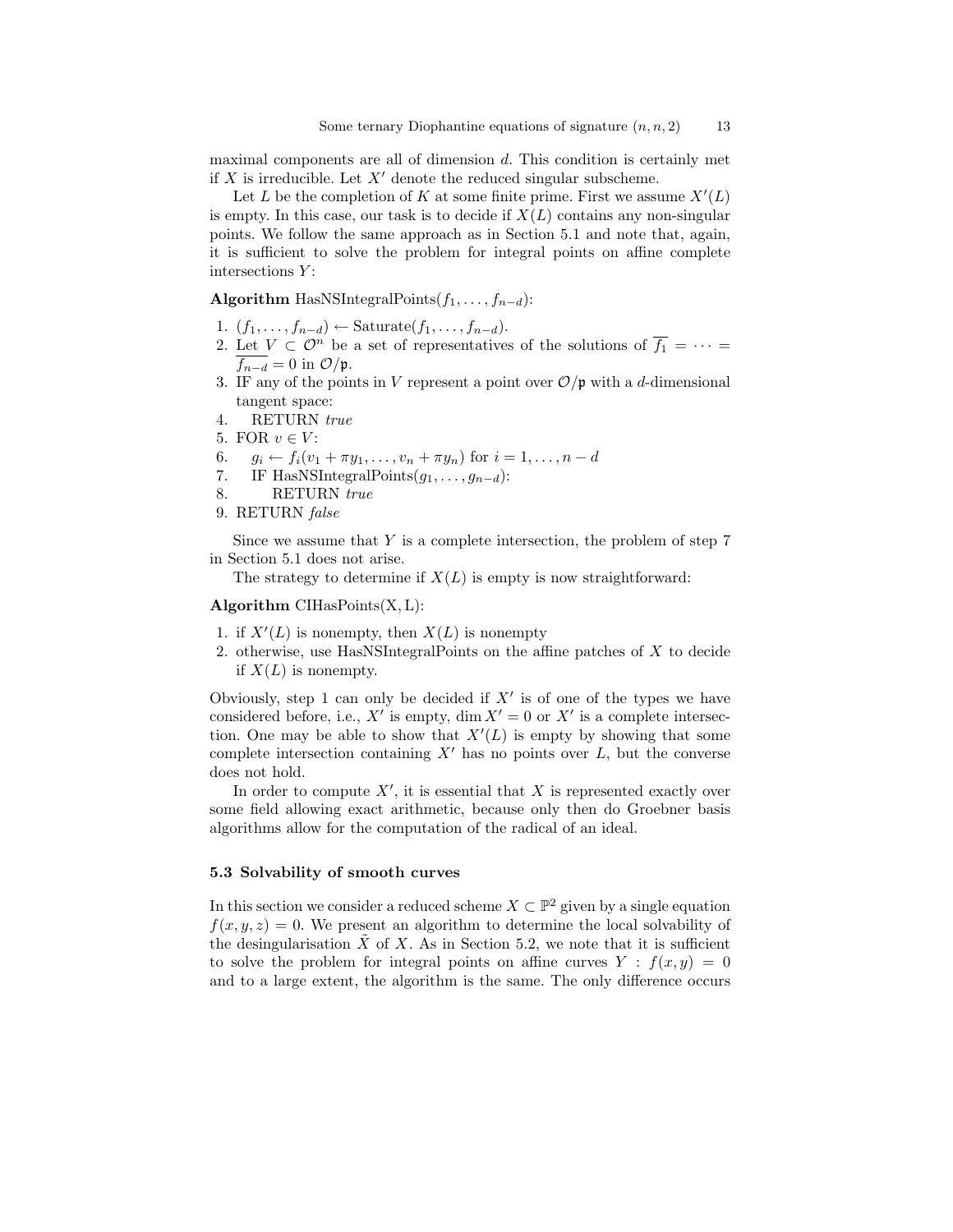in how singular points in  $Y(\mathcal{O})$  are treated. Instead of considering them as rational points, we blow up  $Y$  at the singularity and remove the exceptional component. We then look for L-valued points on the resulting scheme.

First, let us study how to blow up an affine curve in  $(0, 0)$ . Therefore, let  $f \in \mathcal{O}[x, y]$  describe a curve in  $\mathbb{A}^2$  with a singularity at  $(0, 0)$  and no other O-valued singularities. We resolve the singularity by blowing up  $\mathbb{A}^2$  at  $(0,0)$ . This means we take the inverse image under

$$
\beta: \{xv = yu\} \subset \mathbb{P}^2 \times \mathbb{A}^2 \to \mathbb{A}^2
$$

$$
(u:v;x,y) \mapsto (x,y)
$$

Note that any point  $(u : v; x, y)$  that has an image  $(x, y) \in \mathbb{A}^2(\mathcal{O})$  under  $\beta$  has a representative of one of the forms  $(u:1;x,y)$  or  $(1:\pi v;x,y)$  with  $u, v \in \mathcal{O}$ . Hence, any integral point on  $\beta^{-1}Y$  is covered by an integral point on one of  $\beta_1^{-1}Y$  or  $\beta_2^{-1}Y$ , where

$$
\beta_1: \mathbb{A}^2 \to \mathbb{A}^2, \qquad \beta_2: \mathbb{A}^2 \to \mathbb{A}^2, (u, y) \to (uy, y) \qquad (v, x) \to (x, \pi x v)
$$

To remove the exceptional component from  $\beta_1^{-1}Y : f(uy, y) = 0$ , compute

$$
Y_1: f_1(u, y) = f(uy, y)/u
$$
(highest possible power).

The curve  $Y_1$  may have new singularities, but since  $Y_1$  is isomorphic to Y outside  $u = 0$ , any integral-valued singularities will have  $u = 0$ . The singular points of  $Y_1$  can be easily described as

$$
Y_1'(\mathcal{O}) = \left\{ (u,0) : u \in \mathcal{O} \text{ and } f_1(u,0) = \frac{\partial f_1}{\partial u}(u,0) = \frac{\partial f_1}{\partial y}(u,0) = 0 \right\}
$$

and can be computed using univariate root finding for polynomials over O. Of course, in practice, an expression like  $"= 0"$  should be interpreted as "is indistinguishable from 0 at the given precision". For  $\beta_2^{-1}Y$  we can proceed similarly.

Given a list  $S$  of integral-valued singularities, one can check the desingularisation of  $Y: f(x, y) = 0$  for integral points:

Algorithm HasSmoothIntegralPoints(f, S):

\n- 1. 
$$
f \leftarrow f/\pi^{\nu(f)}
$$
\n- 2. IF  $S = \{(x_0, y_0)\}$ :
\n- 3.  $f \leftarrow f(x + x_0, y + y_0)$
\n- 4.  $f_1 \leftarrow f(uy, y)/u$  (highest possible power)
\n- 5.  $S_1 \leftarrow \{(u, 0) : u \in \mathcal{O} \text{ and } f_1(u, 0) = \frac{\partial f_1}{\partial u}(u, 0) = \frac{\partial f_1}{\partial y}(u, 0) = 0\}$
\n- 6. IF HasSmoothIntegralPoints  $(f_1, S_1)$ : RETURN *true*
\n

7.  $f_2 \leftarrow f(x, \pi x v)/v(\text{highest possible power})$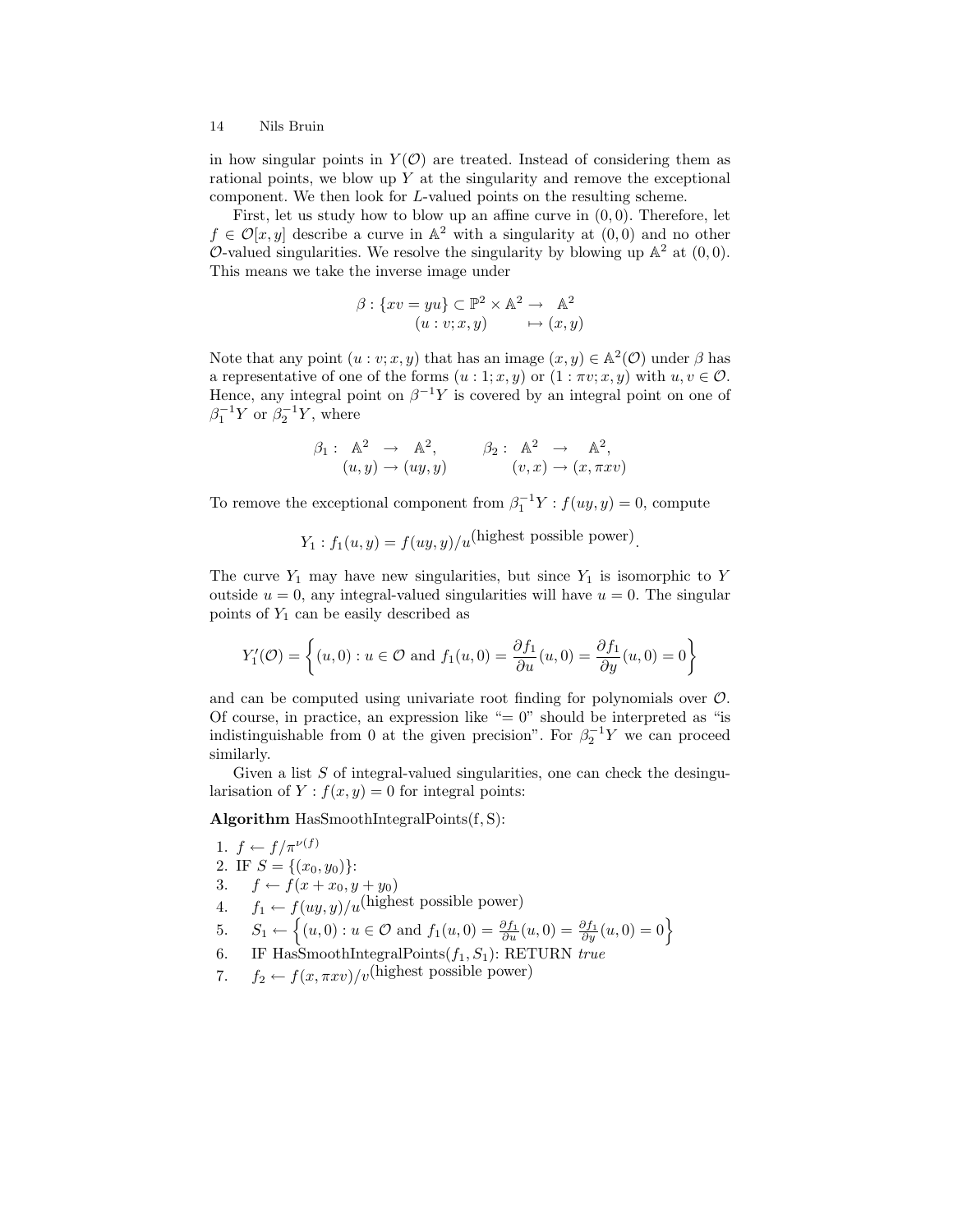Some ternary Diophantine equations of signature  $(n, n, 2)$  15

8. 
$$
S_2 \leftarrow \{(v, 0) : v \in \mathcal{O} \text{ and } f_2(v, 0) = \frac{\partial f_2}{\partial v}(v, 0) = \frac{\partial f_2}{\partial x}(v, 0) = 0\}
$$

9. IF HasSmoothIntegralPoints $(f_2, S_2)$ : RETURN true

10. ELSE

- 11. Let  $V \subset \mathcal{O}^2$  be a set of representatives of the solutions of  $\overline{f} = 0$  in  $\mathcal{O}/\mathfrak{p}$ .
- 12. IF a point in V represents a nonsingular point over  $\mathcal{O}/\mathfrak{p}$ : RETURN true
- 13. FOR  $(x_0, y_0) \in V$ :

14.  $g \leftarrow f(x_0 + \pi x, y_0 + \pi y)$ 

15.  $S' \leftarrow \{((x_1 - x_0)/\pi, (y_1 - y_0)/\pi) : (x_1, y_1) \in S\}$ 

- 16. Remove any non-integral entries from  $S'$
- 17. IF HasSmoothIntegralPoints $(g, S')$ : RETURN true

18. RETURN false

To determine local solvability of the desingularisation of a reduced projective plane curve  $X \subset \mathbb{P}^2$ , one can determine the reduced singular subscheme  $X'$  of X, find  $X'(L)$  using Section 5.1 and apply HasSmoothIntegralPoints to each affine patch of X, using  $X'(L)$  to initialise S.

## 5.4 Solvability of hyperelliptic curves

In this section, we adopt Magma's terminology and understand *hyperelliptic* curve to mean nonsingular double cover of  $\mathbb{P}^1$ . Some geometric hyperelliptic curves can be represented in this category (but not the ones that have a twisted  $\mathbb{P}^1$  as a canonical model). Conics and some curves of genus 1 also fit in this category.

We represent such curves as a nonsingular curve in weighted projective space  $\mathbb{P}_{(1,d,1)}$  with coordinates  $(x, y, z)$  and a model of the form

$$
C: y^2 + h(x, z)y = f(x, z).
$$

Over fields of odd characteristic we can complete the square and without loss of generality, we can assume  $h = 0$ . In this case, the nonsingularity of C means that  $f(x, z)$  is a square-free form of degree 2d and a simple application of Riemann-Hurwitz shows that C is of genus  $d-1$ .

Of course, to decide if a hyperelliptic curve has points over  $L$ , one could cover it with two non-singular affine patches and use Section 5.3. One can also use [2, Appendix A.2], which is slightly more efficient. Both these algorithms are essentially polynomial in  $\#\mathcal{O}/\mathfrak{p}$ , though. We can do better if  $\mathcal{O}/\mathfrak{p}$  is of odd characteristic and satisfies

$$
(\#\mathcal{O}/\mathfrak{p}) - 2(d-1)\sqrt{\#\mathcal{O}/\mathfrak{p}} > 0.
$$

We generalise an algorithm that is presented for  $d = 2$  in [20] and [18]. It is based on the fact that a curve defined over a finite field of large cardinality compared to the genera of the components, must be very singular not to have any nonsingular rational points.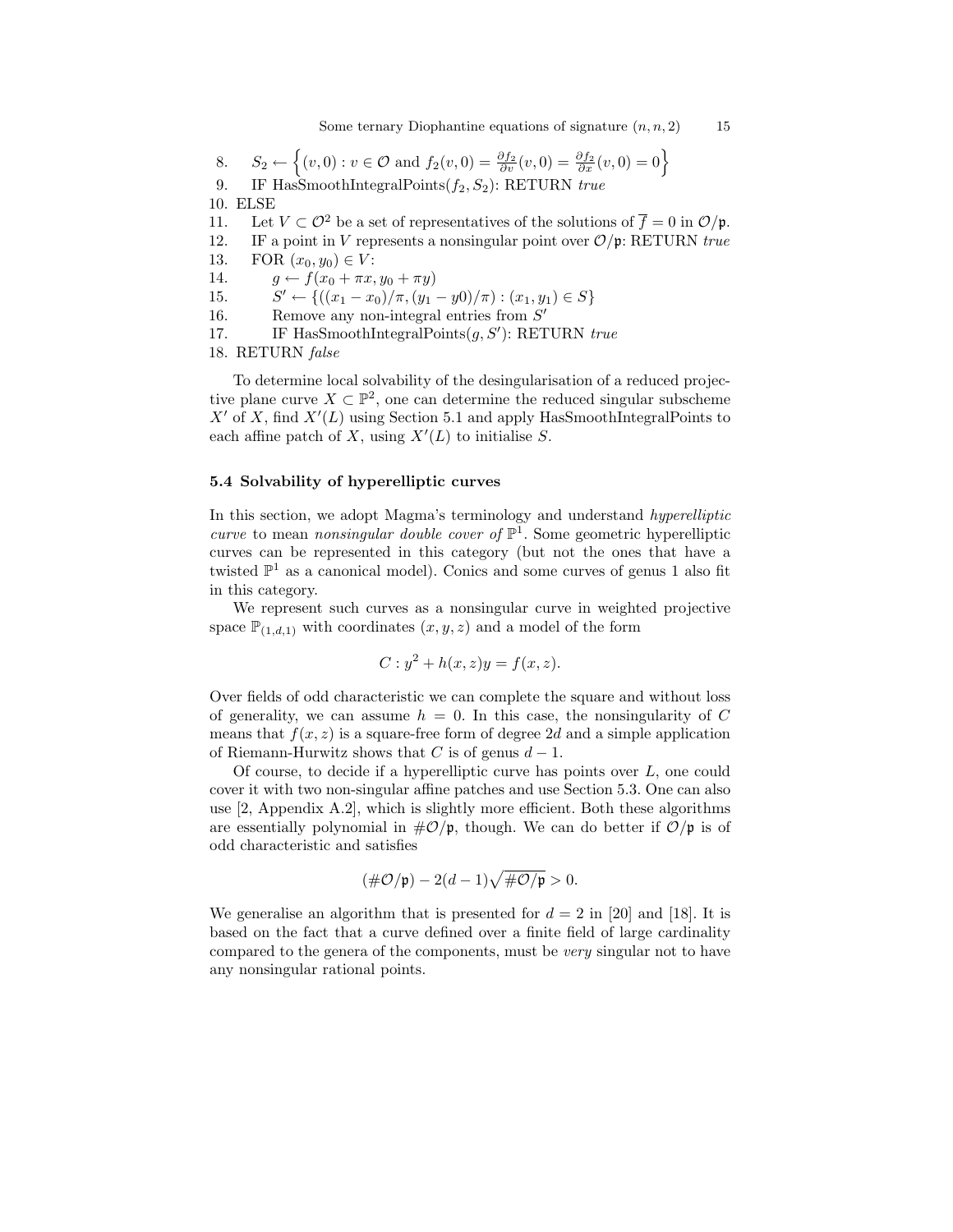Since multiplying f with an even power of  $\pi$  does not change the local solvability of  $y^2 = f(x, z)$ , we can assume  $f \in \mathcal{O}[x, z]$  with  $0 \le \nu(f) \le 1$ .

Note that if  $\nu(f) = 0$ , any point  $(\overline{x} : \overline{y} : \overline{z}) \in \mathbb{P}_{(1,d,1)}(\mathcal{O}/\mathfrak{p})$  satisfying  $\overline{y}^2 = \overline{f}(\overline{x}, \overline{z})$  with  $\overline{y} \neq 0$  or  $(\overline{x} : \overline{z})$  a zero of  $\overline{f}$  of multiplicity 1 is a nonsingular point on  $\overline{C}$  and hence Hensel-lifts to a point in  $C(L)$ . If we can show such a point exists, then  $C(L)$  is not empty. We distinguish the following cases.

- 1.  $\nu(f) = 1$ . If  $x, z \in \mathcal{O}$  such that  $f(x, z)$  is a square, then in particular,  $\nu(f(x, z)) \equiv 0 \mod 2$ . Hence,  $\overline{(x : z)}$  must be a root of  $\overline{f/\pi}$  in  $\mathcal{O}/\mathfrak{p}$ . For any such root we take a representative  $(x_0, z_0) \in sO^2$  and we test  $y^2 =$  $f(x_0 + \pi x, z_0 + \pi z)/\pi^2$  for local solvability. If any of those cases is solvable, then so is the original equation. If none is, or if no roots are avaliable, then  $y^2 = f(x, z)$  has no solutions.
- 2.  $\nu(f) = 0$  and  $\overline{f} = \alpha(g(\overline{x}, \overline{z}))^2$  with  $\alpha$  a non-square in  $\mathcal{O}/\mathfrak{p}$ . If  $x, z \in \mathcal{O}$  such that  $f(x, z)$  is a square, then  $g(\overline{x}, \overline{z}) = 0$ . Hence we take representatives  $(x_0, z_0) \in \mathcal{O}^2$  for the roots of g and test  $y^2 = f(x_0 + \pi x, z_0 + \pi z)$  for local solvability. If any of those cases is solvable, then so is the original equation. If none is, or if no roots are avaliable, then  $y^2 = f(x, z)$  has no solutions.
- 3.  $\nu(f) = 0$  and  $\overline{f} = \alpha(g(\overline{x}, \overline{z}))^2$  with  $\alpha$  a nonzero square in  $\mathcal{O}/\mathfrak{p}$ . We take  $(x_0, z_0) \in \mathcal{O}$  to represent a non-root of g in  $\mathbb{P}^1(\mathcal{O}/\mathfrak{p})$ . Note that g has at most d roots, while  $\#\mathbb{P}^1(\mathcal{O}/\mathfrak{p}) = \#\mathcal{O}/\mathfrak{p} + 1 > 2(d-1)$  points, so this is easy. Then  $f(x_0, z_0)$  is a square, because it represents a non-zero square in  $\mathcal{O}/\mathfrak{p}$ . Therefore, the original equation is solvable.
- 4. In all other cases,  $\overline{f} = g_1(\overline{x}, \overline{z})(g_2(\overline{x}, \overline{z}))^2$ , where  $g_1$  is square-free and  $deg(g_1) + 2 deg(g_2) = 2d$ . The curve  $D : y_1^2 = g_1(\overline{x}, \overline{z})$  is a hyperelliptic curve over  $\mathcal{O}/\mathfrak{p}$  of genus  $(\deg(g_1) - 2)/2$  and hence, by the Hasse-Weil bounds, has at least

$$
(\#\mathcal{O}/\mathfrak{p}) - 2(d-1)\sqrt{\#\mathcal{O}/\mathfrak{p}} + (2\deg g_2 + 2)\sqrt{\#\mathcal{O}/\mathfrak{p}}
$$

points. It follows that D must have points  $(\overline{x}, y_1, \overline{z})$  with  $g_2(\overline{x}, \overline{z}) \neq 0$ . Since the higher multiplicity roots of  $\overline{f}$  are exactly the roots of  $g_2$ , it follows that  $\overline{y}^2 = f(\overline{x}, \overline{z})$  has a non-singular point, which is Hensel-liftable. It follows that  $C(L)$  is non-empty.

These cases lead directly to a recursive algorithm, where the most difficult operation is factorisation of univariate polynomials of degree at most 2d over a finite field. The branching degree of the algorithm is bounded by  $2d$  as well and not (as is the algorithm in Section 5.3), essentially by  $\#\mathcal{O}/\mathfrak{p}$ .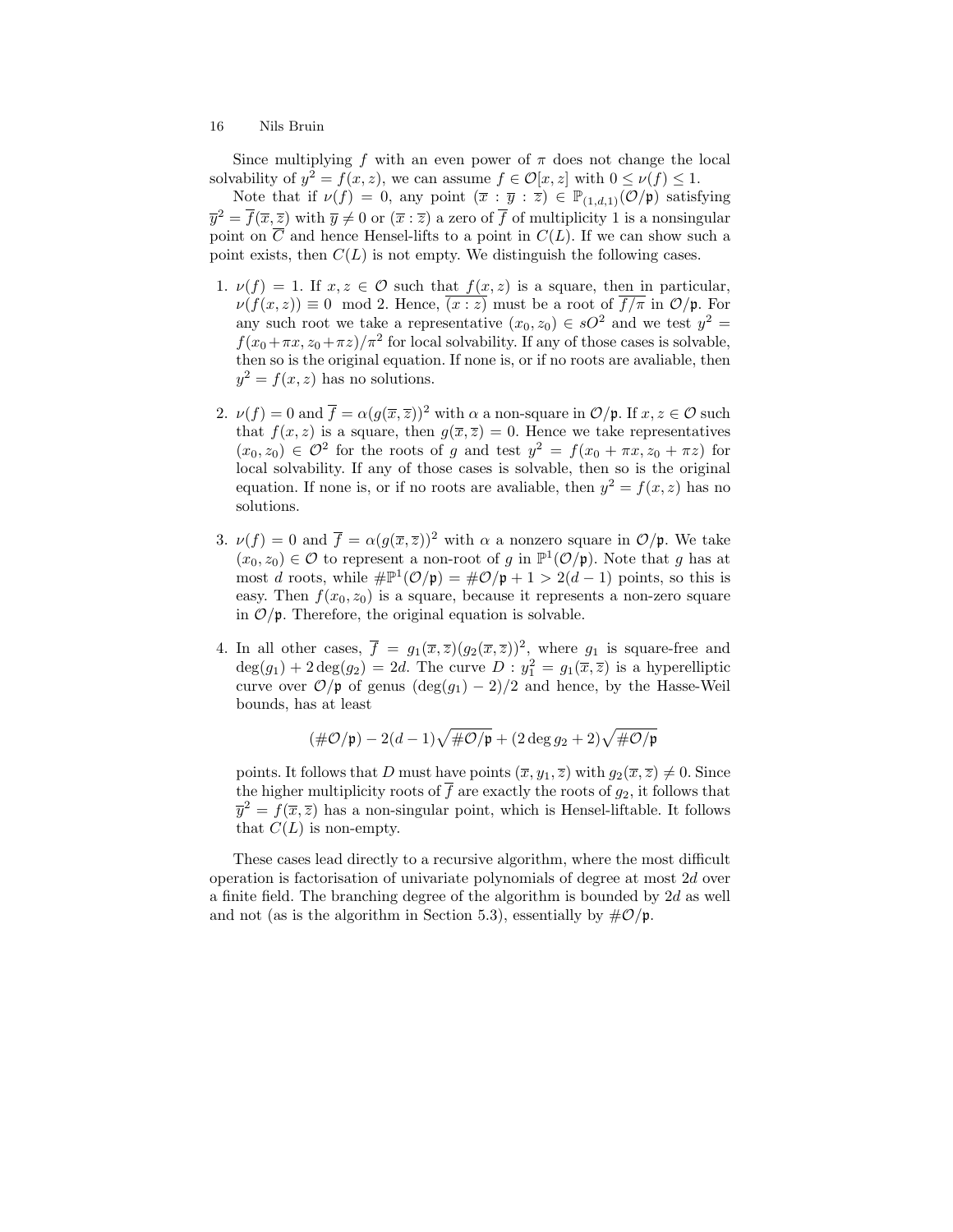## 6 Mordell-Weil groups of Elliptic curves

The Mordell-Weil group of an abelian variety  $A$  over a number field  $K$  is the set of K-rational points  $A(K)$ . The abelian variety structure of A induces a group structure on  $A(K)$ . A celebrated theorem of Weil, which for elliptic curves over  $\mathbb Q$  was already proved by Mordell, states that  $A(K)$  is a finitely generated commutative group. Actually determining  $A(K)$ , even in the case where A is an elliptic curve and  $K = \mathbb{Q}$ , is still more an art than a science. However, even an artist works better if he has proper tools available. In this chapter, we introduce the tools that Magma offers to determine Mordell-Weil groups of elliptic curves over number fields. The Magma implementation is based on [3].

First, we review some of the fundamental definitions connected to the subject. We do not give much detail, since many other excellent descriptions already exist (see for instance [21]). Computational concerns that arise specifically when applying the methods outlined here to elliptic curves over number fields are addressed in [22].

Let  $E$  be an elliptic curve over a number field  $K$ . In order to bound the free rank of  $E(K)$ , we bound the size of  $E(K)/2E(K)$ . For this, we use the 2-Selmer group of  $E$  over  $K$ . From the exact Galois-cohomology sequence

$$
0 \to E(K)/2E(K) \to H^1(K, E[2]) \to H^1(K, E)
$$

we derive a set that approximates the image of  $E(K)/2E(K)$  in  $H^1(K, E[2])$ everywhere locally. We define  $S^{(2)}(E/K)$  to be the intersection of the kernels of  $H^1(K, E[2]) \to H^1(K_p, E)$  for all primes p of K:

$$
0 \to S^{(2)}(E/K) \to H^1(K, E[2]) \to \prod_p H^1(K_p, E).
$$

Clearly,  $S^{(2)}(E/K)$  provides a sharp bound, unless  $H^1(K, E[2])$  maps to any cocycle in  $H^1(K, E)$  that trivialises under all restrictions  $Gal(K_p) \subset Gal(K)$ . The group consisting of such cocycles is called the *Shafarevich-Tate group*  $III(E/K)$  and we have the exact sequence

$$
0 \to E(K)/2E(K) \to S^{(2)}(E/K) \to \text{III}(E/K)[2] \to 0.
$$

The group  $S^{(2)}(E/K)$ , as a Galois-module, can be represented in the following way (see [9]). For an elliptic curve

$$
E: y^2 + a_1xy + a_3y = x^3 + a_2x^2 + a_4x + a_6,
$$

we define the following algebra:

$$
A[\theta] = K[X]/(X^3 + a_2X^2 + a_4X + a_6 + (a_1X + a_3)^2/4).
$$

The Galois-module  $H^1(K, E[2])$  can be identified with the subgroup of  $A^*/A^{*2}$ consisting of the elements of square norm and for some suitable, effectively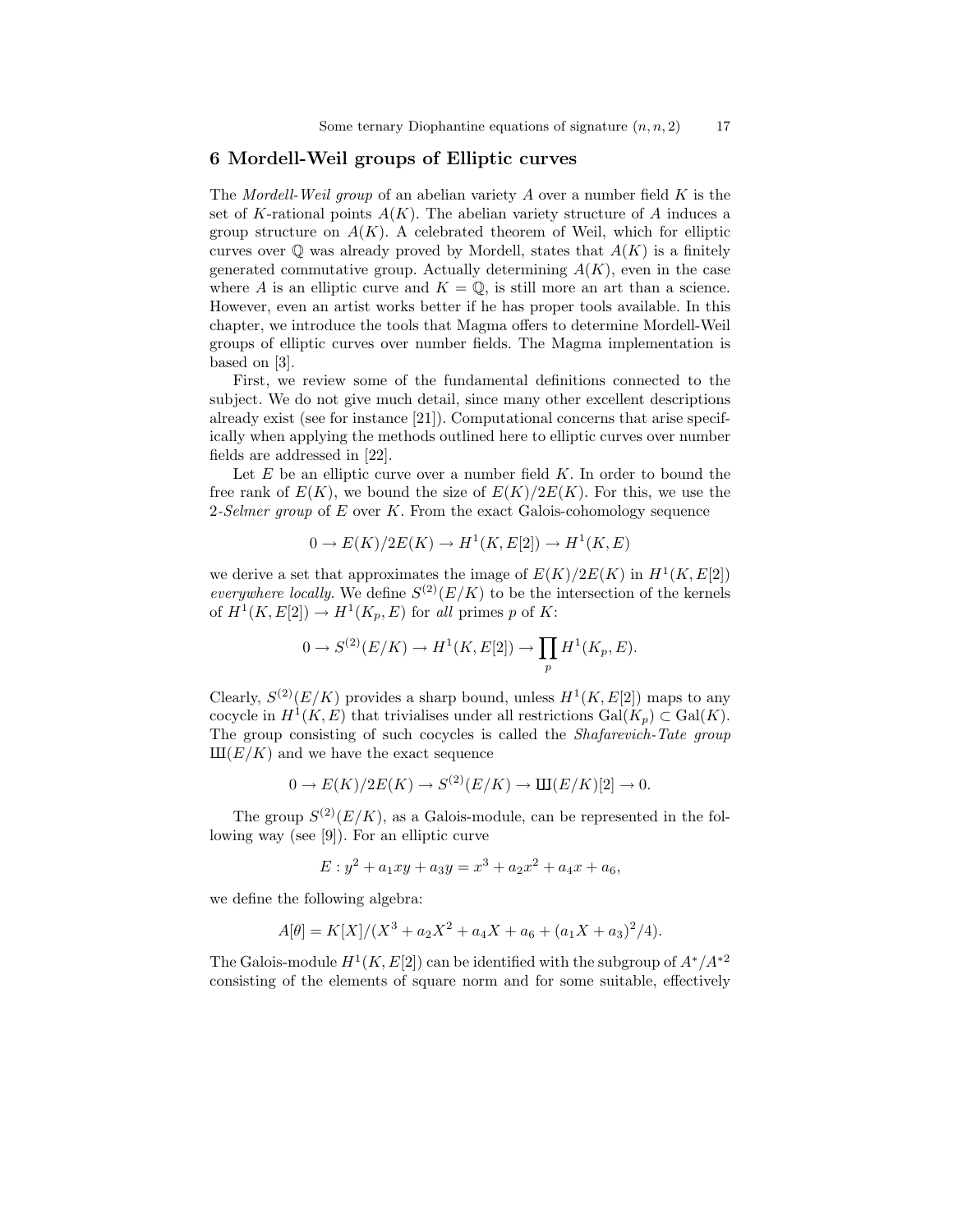computable, set S of primes of K, we have  $S^{(2)}(E/K) \subset A(2, S)$ . The map  $\mu: E(K) \to S^{(2)}(E/K)$  is induced by  $(x, y) \mapsto x - \theta$  where  $x - \theta \in A^*$ . Magma computes  $S^{(2)}(E/K)$  by computing the local images of

$$
E(K_p) \to A^*/A^{*2} \otimes K_p
$$

and computing the elements from  $A(2, S)$  of square norm that land in these local images. Wherever possible, elements of  $A(2, S)$  are left in product representation, to avoid coefficient blowup.

As an example, we compute  $S^{(2)}(E_d/K)$  for  $d = 2\zeta^3 - 2\zeta^2 - 2$ , as defined in Section 4.

```
> _<x>:=PolynomialRing(Rationals());
> K<zeta>:=NumberField(x^4-x^3+x^2-x+1);
> OK:=IntegerRing(K);
> d:=2*zeta^3-2*zeta^2-2;
> E<X,Y,Z>:=EllipticCurve([0,(-3*zeta^3-zeta+1)*d,0,(-zeta^2-zeta-1)*d^2,0]);
> two:=MultiplicationByMMap(E,2);
> mu,tor:=IsogenyMu(two);
> S2E,toS2E:=SelmerGroup(two);S2E;
Abelian Group isomorphic to Z/2 + Z/2 + Z/2 + Z/2Defined on 4 generators in supergroup:
    S2E.1 = $.1 + $.2 + $.6 + $.7 + $.8 + $.9S2E.2 = $.2 + $.4 + $.7 + $.8S2E.3 = $.1 + $.2 + $.5 + $.7S2E.4 = $.3 + $.9Relations:
    2*S2E.1 = 02*S2E.2 = 02*S2E.3 = 02*S2E.4 = 0
```
So we see that  $E(K)/2E(K) \subset (\mathbb{Z}/2\mathbb{Z})^4$ . Part of this corresponds to the image of the torsion subgroup of E.

```
> Etors,EtorsMap:=TorsionSubgroup(E);
> sub<S2E|[toS2E(mu(EtorsMap(g))):g in OrderedGenerators(Etors)]>;
Abelian Group isomorphic to Z/2 + Z/2
Defined on 2 generators in supergroup S2E:
    $.1 = S2E.3 + S2E.4$.2 = S2E.1 + S2E.4Relations:
    2*\$.1 = 02*\$. 2 = 0Mapping from: Abelian Group isomorphic to Z/2 + Z/2
Defined on 2 generators in supergroup S2E:
    $.1 = S2E.3 + S2E.4
```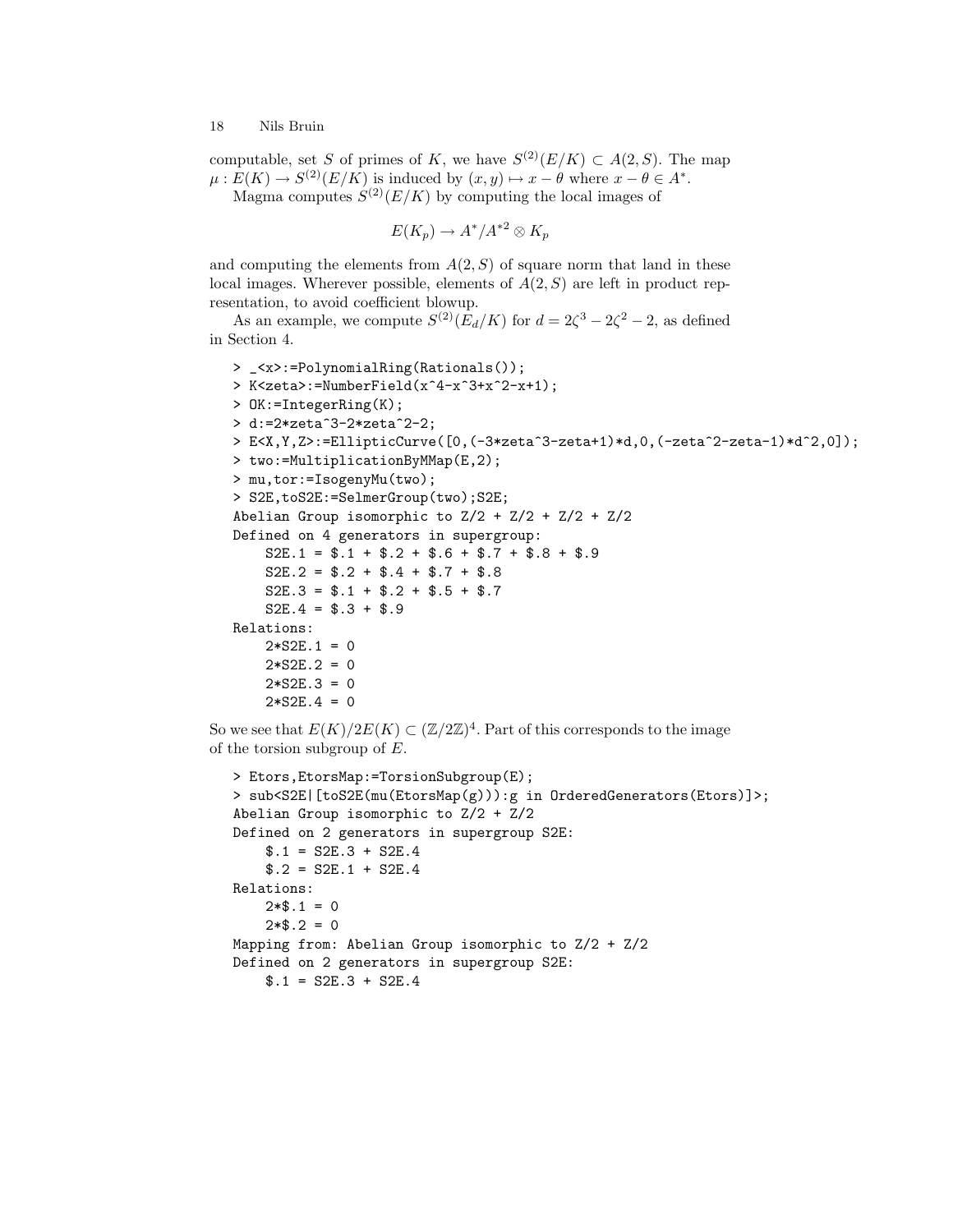```
$.2 = S2E.1 + S2E.4Relations:
    2*\$.1 = 02*$.2 = 0 to GrpAb: S2E
```
We conclude that the free rank of  $E(K)$  is at most 2. We look for rational points on  $E$ , up to some tiny bound and we see that the found points already generate  $E(K)/2E(K)$ .

```
> V:=MyRationalPoints(E,5);
> sub<S2E|[toS2E(mu(P)):P in V]> eq S2E;
true
```
We then select some minimal subset of V that generates  $E(K)/2E(K)$  and construct a group homomorphism from an abstract abelian group into G.

```
> gs:=[E![0,0],
> E![-2*zeta^3 - 2*zeta + 2,0],> E![-2*zeta^3,-4*zeta^2],
> E![-2*zeta^3 - 4*zeta + 4, -4*zeta^3 + 4*zeta];
> assert S2E eq sub<S2E|[toS2E(mu(g)):g in gs]>;
> G:=AbelianGroup([2,2,0,0]);
> mwmap:=map<G->E|g:->&+[c[i]*gs[i]:i in [1..#gs]] where c:=ELtseq(g)>;
```
In fact, we could have left this all to the system and just executed:

```
> success,G,mwmap:=PseudoMordellWeilGroup(E);
> assert success;
```
Here, it is of the utmost importance to check that success is true. Only then is there a guarantee that the returned group is of finite (odd) index in  $E(K)$ . If the value false is returned, then only a subgroup is returned that will itself be 2-saturated in  $E(K)$  (meaning that, if  $2P \in G$  and  $P \in E(K)$  then  $P \in G$ as well), but need not be of finite index.

In fact, the computation done by PseudoMordellWeilGroup is not completely equivalent to the computation we did above. By default, if possible, PseudoMordellWeilGroup uses a 2-isogeny descent (see [21]). For any nontrivial element of  $E[2](K)$ , there is an associated 2-isogeny

$$
\phi: E \to E',
$$

together with a dual isogeny  $\hat{\phi}: E' \to E$ , such that  $\hat{\phi} \circ \phi = 2|_E$ . In complete analogy to the 2-Selmer group, we define the  $\phi$ -Selmer group by considering the exact sequence

$$
0 \to E'(K)/\phi E(K) \to H^1(K, E[\phi]) \to H^1(K, E)
$$

and we define  $S^{(\phi)}(E/K)$  by insisting on exactness of

$$
0 \to S^{(\phi)}(E/K) \to H^1(K, E[\phi]) \to \prod_p H^1(K_p, E).
$$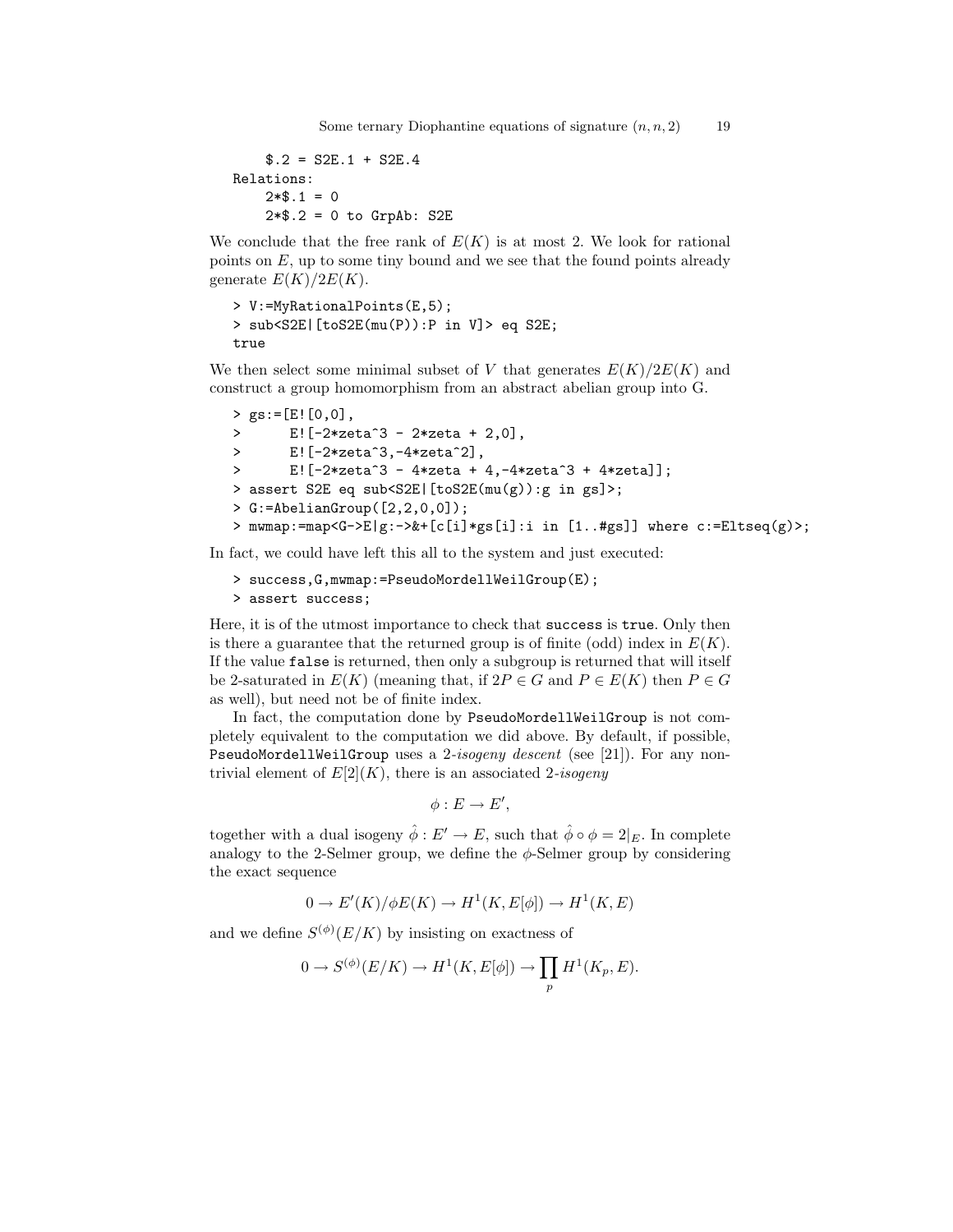From the exact sequence

$$
0 \to E[\phi](K) \to E[2](K) \to E'[\hat{\phi}](K) \to
$$
  

$$
E'(K)/\phi E(K) \to E(K)/2E(K) \to E(K)/\hat{\phi}E'(K) \to 0
$$

it follows that

$$
4 \# E(K)/2E(K) = \# E'(K)/\phi E(K) \cdot \# E(K)/\hat{\phi} E'(K) \cdot \# E[2](K).
$$

Therefore, we can use  $\phi$ -Selmer groups to bound the free rank of  $E(K)$  as well. One can compute  $\phi$ -Selmer groups in the same way as 2-Selmer groups.

```
> phi:=TwoIsogeny(E![0,0]);
> Sphi,toSphi:=SelmerGroup(phi);
> phihat:=DualIsogeny(phi);
> Sphihat,toSphihat:=SelmerGroup(phihat);
> 4*#S2E, #Sphi, #Sphihat, #TwoTorsionSubgroup(E);
64 2 8 4
```
Apart from providing an upper bound on the rank of  $E(K)$ , Selmer groups also contain information about possible generators of  $E(K)$ . To access this information, it is useful to interpret  $S^{(2)}(E/K) \subset H^1(K, E[2])$  as a set of twists of the cover  $E \stackrel{2}{\rightarrow} E$ . The second return value of IsogenyMu gives a map that computes such a cover from an element of  $H^1(K, E[2])$ . The covering space is represented as an intersection X of two quadrics in  $\mathbb{P}^3$ , with a map  $\phi: X \to E$ . If the cover represents an element from  $S^{(2)}(E/K)$ , however, one can construct a model of X of the form  $C: v^2 = f_0u^4 + \cdots + f_4$ . A call to Quartic realises this.

```
> delta:=S2E.2;
> psi:=tor(delta@@toS2E);
> XX:=Domain(psi);
> C,CtoXX:=Quartic(XX);
```
One can then search for points on  $C$ , which can be mapped back to  $E$ .

```
> V:=MyRationalPoints(C,10);
> assert #V gt 0;
> P:=psi(CtoXX(Rep(V)));P;
(-zeta - 3 - 4*zeta - 2) - 2*zeta - 2 : -14*zeta - 3 + zeta - 2 - 6*zeta + 10 : 1)
> assert delta eq toS2E(mu(P));
```
Note, however, that it is a rarity for it to make sense to search for points on  $C$  as computed. The model computed for  $C$  generallly does not have particulary small coefficients and there is no reason to expect that the point we are looking for will be easier to find on C than on E. Over  $\mathbb{O}$ , a rather satisfactory solution to this problem has been found in the form of a proper minimization and reduction theory [24], [12]. For other number fields, a satisfactory theory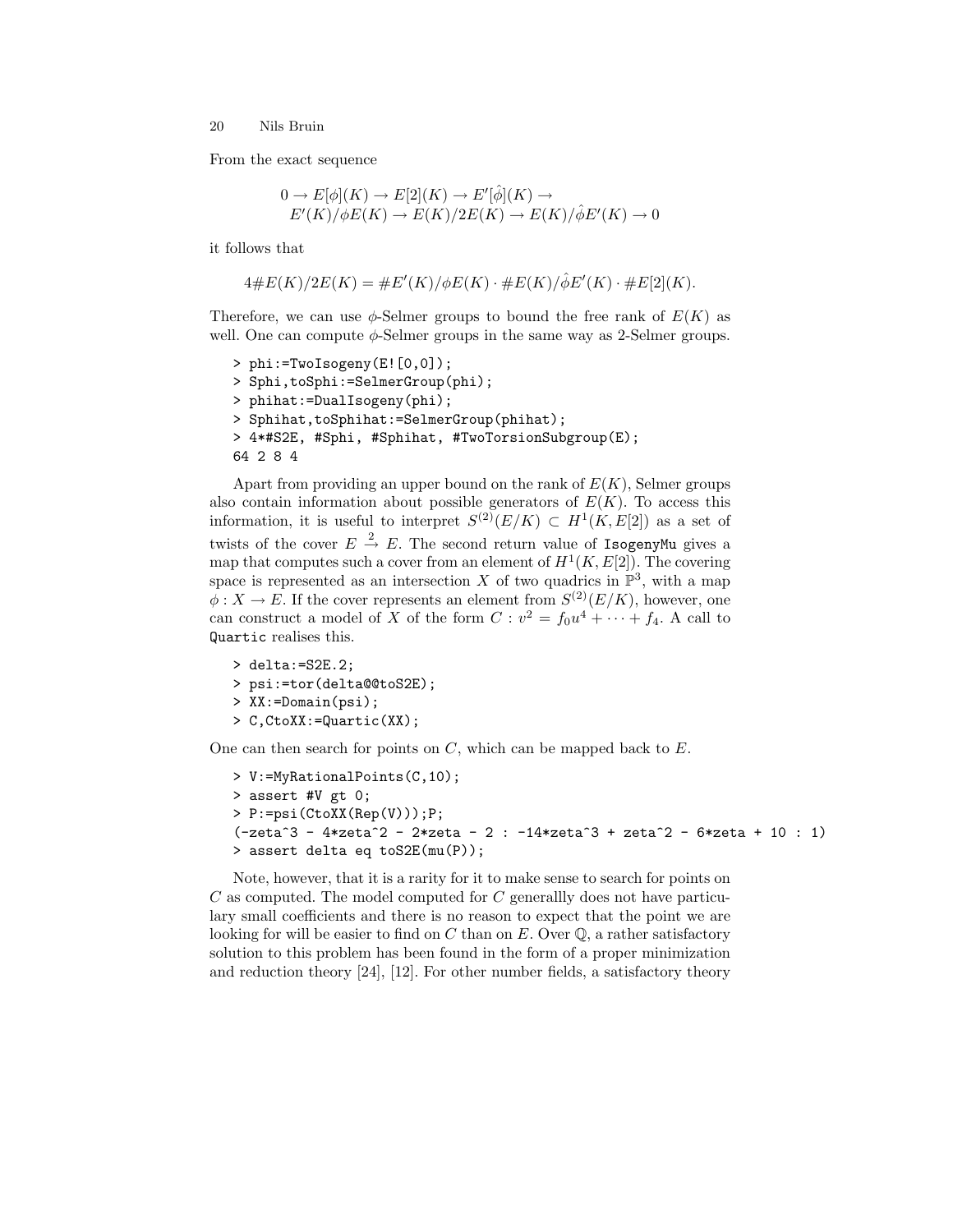is woefully lacking and Magma leaves it to the art and ingenuity of the user to find a suitable model from the returned one.

The same functionality is available for 2-isogenies as well. Here, the cover corresponding to an element in the Selmer group naturally has a model of the form  $C: v^2 = f_0u^4 + f_2u^2 + f_4$ , and therefore it does make sense to look for rational points on the covering curve. Therefore, the routine PseudoMordellWeilGroup uses the following default strategy:

- 1. If a 2-isogeny is available, this is chosen as isogeny  $\phi$ , Otherwise full multiplication-by-2 is used as  $\phi$ .
- 2. The  $\phi$ -Selmer group is computed and, if  $\phi \neq 2$ , then also the  $\phi$ -Selmer group is computed.
- 3. The image of the torsion subgroup is determined in the computed Selmer groups.
- 4. The elliptic curve is searched for rational points up to a preset bound and, if relevant, also the 2-isogenous curve is searched. If the found points already generate the Selmer group(s), we are done.
- 5. Otherwise, if  $\phi$  is a 2-isogeny or if the elliptic curve is defined over  $\mathbb{Q}$ , the covers corresponding to elements of the Selmer group that are not represented by rational points are constructed (and, if reduction is available, reduced) and searched for points.
- 6. If this still leaves some elements of the Selmer group(s) not corresponding to found rational points, then false is returned, together with the group generated by the found points. Otherwise, true is returned.

One can override the default choice of isogeny and whether or not homogeneous spaces should be used for searching for rational points.

If  $\text{III}(E/K)[2]$  is nontrivial, then obviously neither a 2-descent nor a 2isogeny descent will provide a sharp bound on  $E(K)/2E(K)$ . In this situation, a 4-descent may give more information ([18] and [25]). For  $K = \mathbb{Q}$ , Tom Womack has implemented routines to perform such a computation in MAGMA. Another option consists of using the Cassels-Tate pairing to obtain more information (see [10]).

Alternatively, one may use *visualisation* (see [13]) to obtain more information. See [7] for an explicit approach using MAGMA.

## 7 Chabauty methods using elliptic curves

In this section, we show how, given an elliptic curve  $E$  over a number field K and a map  $u : E \to \mathbb{P}^1$ , one can try to determine  $\{p \in E(K) : u(p) \in$  $\mathbb{P}^1(\mathbb{Q})$ . The method is an adaptation of Chabauty's partial proof of Mordell's conjecture [11] and is described in [5] and [2]. A similar method applied to bielliptic genus 2 curves is described in [16]. We quickly review the theory here.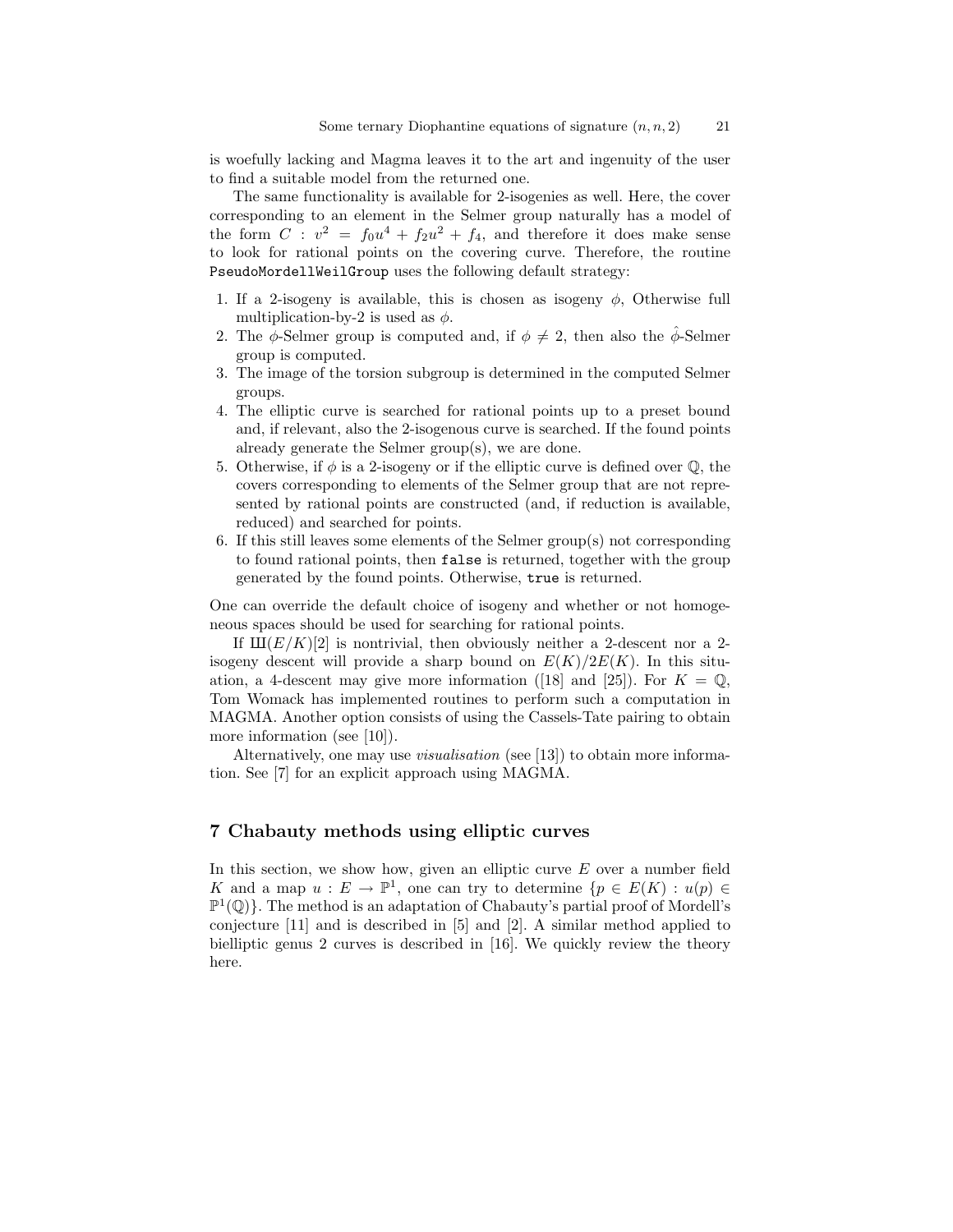We write  $\mathcal O$  for the ring of integers of K, and we fix models of E and  $\mathbb P^1$ over O. We choose a prime p such that the primes  $\mathfrak{p}_1, \ldots, \mathfrak{p}_t$  of K over p are unramified and such that the cover  $u : E \to \mathbb{P}^1$  has good reduction at each  $\mathfrak{p}_i$ , as a scheme morphism over  $\mathcal{O}$ .

Let p be a rational prime which is unramified in K. Let  $\mathfrak{p}_1, \ldots, \mathfrak{p}_t$  be the primes of K over p. Suppose that  $u : E \to \mathbb{P}^1$  has good reduction at all  $\mathfrak{p}_i$ . We write  $\mathcal O$  for the ring of integers of K,  $E(\mathcal O/\mathfrak p_i)$  for the points in the special fibre of E, considered as a scheme over  $\mathcal{O}_{\mathfrak{p}_i}$  and  $E^{(1)}(K_{\mathfrak{p}_i})$  for the kernel of reduction:

$$
0 \to E^{(1)}(K_{\mathfrak{p}_i}) \to E(K_{\mathfrak{p}_i}) \stackrel{\rho_i}{\to} E(\mathcal{O}/\mathfrak{p}_i) \to 0
$$

Let  $g_1, \ldots, g_r \in E(K)$  be generators of the free part of  $E(K)$ . Then if  $P_0 =$  $T + n_1g_1 + \cdots + n_rg_r \in E(K)$  has  $u(P_0) \in \mathbb{P}^1(\mathbb{Q})$ , then certainly (abusing notation),  $u(\rho_i(P_0)) \in \mathbb{P}^1(\mathbb{F}_p)$  and in fact  $u(\rho_i(P_0)) = u(\rho_i(P_0))$ . The points  $P_0 \in E(K)$  define a collection of cosets of

$$
\varLambda_p=\bigcap_{i=1}^t \Big(E(K)\cap E^{(1)}(K_{\mathfrak{p}_i})\Big)
$$

Let  $V_p$  be this coset collection and let  $b_1, \ldots, b_r$  be generators of  $\Lambda_p$ . In Magma, both  $V_p$  and  $\Lambda_p$  are easily computed.. We take the the same elliptic curve as in the previous chapter, together with its (finite index subgroup of the) Mordell-Weil group and the cover suggested in Section 4.

```
> P1:=ProjectiveSpace(Rationals(),1);
> u:=map<E->P1|[-X + (zeta^3 - 1)*d*Z,X+(-zeta^3-zeta)*d*Z]>;
> V3:=RelevantCosets(mwmap,u,Support(3*OK));
> Lambda3:=Kernel(V3[1]);
> GmodLambda3:=Codomain(V3[1]);
> V3;
<Mapping from: GrpAb: G to GrpAb: GmodLambda3, {
    0,
    11*GmodLambda3.2,
    GmodLambda3.2,
    GmodLambda3.1 + 10*GmodLambda3.2,
    5*GmodLambda3.2,
    7*GmodLambda3.2,
    GmodLambda3.1 + 2*GmodLambda3.2
}>
```
As is clear, the coset data is returned as a tuple consisting of the map  $G \rightarrow$  $G/\Lambda_p$ , together with the collection of cosets, represented as elements of  $G/\Lambda_p$ . We can compute a similar coset collection  $V_q$  and intersect it with  $V_p$ . This gives a new coset collection mod  $\Lambda_p + \Lambda_q$ . Alternatively, one could project  $V_p \cap V_q$  down to get again a coset collection modulo  $\Lambda_p$ . This is what in Magma is called a Weak coset intersection.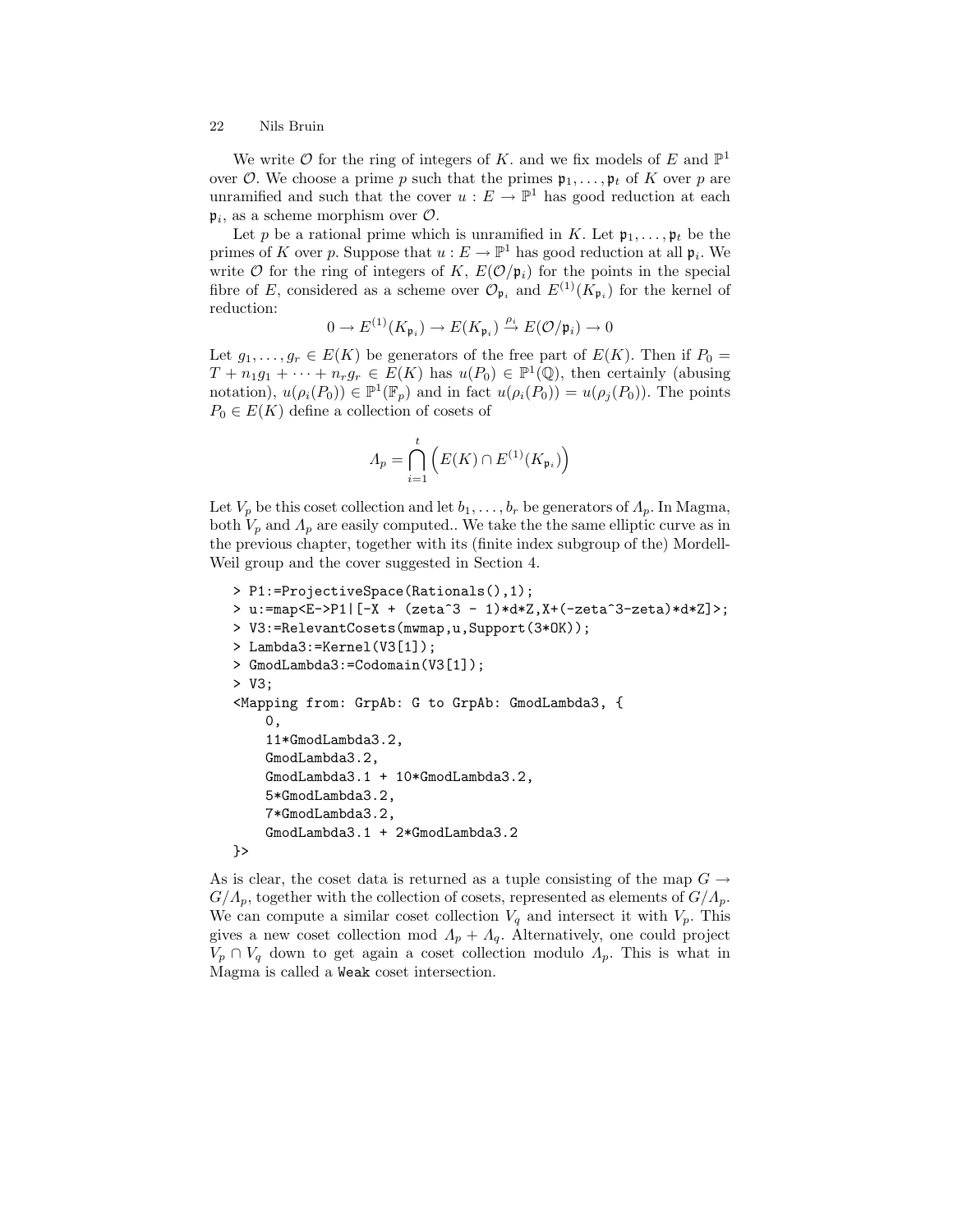```
> V11:=RelevantCosets(mwmap,u,Support(11*OK));
> V3i11:=CosetIntersection(V3,V11:Weak);
> V3i11;
<Mapping from: GrpAb: G to GrpAb: GmodLambda3, {
    0,
    11*GmodLambda3.2,
    GmodLambda3.2,
    5*GmodLambda3.2,
    7*GmodLambda3.2
}>
```
In order to bound the number of points  $P \in E(K)$  with  $u(P) \in \mathbb{P}^1(\mathbb{Q})$ , we make use of the formal group description of the group structure on E. Let  $b_1, \ldots, b_r$  be generators of  $\Lambda_p \subset E(K)$ . In terms of formal power series, there are isomorphisms

$$
Exp_E: K[[z]] \to E(K[[z]]), Log_E: E(K[[z]]) \to K[[z]],
$$

where  $z$  is a local coordinate on  $E$  around the origin. These power series converge on  $E^{(1)}(K_p)$  for unramified primes of odd residue characteristic and establish an isomorphism  $E^{(1)}(K_{\mathfrak{p}}) \simeq {\mathfrak{p}}{\mathcal{O}}_{\mathfrak{p}}$ . Therefore, for each prime  $\mathfrak{p}_i$  we obtain a power series

$$
\theta_{P_0,i}(n_1,\ldots,n_r)=u\left(P_0+\mathrm{Exp}_E\left(\sum_{j=1}^r n_j\mathrm{Log}_E(b_j)\right)\right)\in\mathcal{O}_{\mathfrak{p}_i}[[n_1,\ldots,n_r]].
$$

If  $u(P_0+n_1b_1+\cdots+n_rb_r)$ , then  $\theta_{P_0,i}(n_1,\ldots,n_r) \in \mathbb{Q}_p$  and  $\theta_{P_0,i}(n_1,\ldots,n_r)$  $\theta_{P_0,j}(n_1,\ldots,n_r)$ . Using that  $\mathcal{O}_{\mathfrak{p}_i}$  is a finite  $\mathbb{Z}_p$ -module, we can decompose

$$
\mathcal{O}_{\mathfrak{p}_i}[[n_1,\ldots,n_r]] = \oplus \mathbb{Z}_p[[n_1,\ldots,n_r]]
$$

and express the above equations as  $[K : \mathbb{Q}] - 1$  equations in  $\mathbb{Z}_p[[n_1, \ldots, n_r]]$ . We can do this in Magma:

```
> PO: = mwmap(G.3+G.4);> u(P0);
(-3 : 1)> theta:=ChabautyEquations(P0,u,mwmap,Support(3*OK));
> PrintToPrecision(theta[1],1);"";PrintToPrecision(theta[2],1);"";PrintToPrecision(theta
0(3<sup>5</sup>) - (3 + 0(3<sup>5</sup>))*.1 + (3<sup>2</sup>*10 + 0(3<sup>5</sup>))*.2)0(3^5) - (3*29 + 0(3^5))*1 - (3*32 + 0(3^5))*2)0(3^5) - (3^2*5 + 0(3^5))*1 - (3^4 + 0(3^5))*1^2)
```
A consequence of the shape of  $Exp_E(z)$  is that the power series returned by ChabautyEquations have the property that the coefficient  $c$  of a monomial of total degree d satisfies  $\text{ord}_p(c) \geq d - |\text{ord}_p(d)|$ . In particular, from the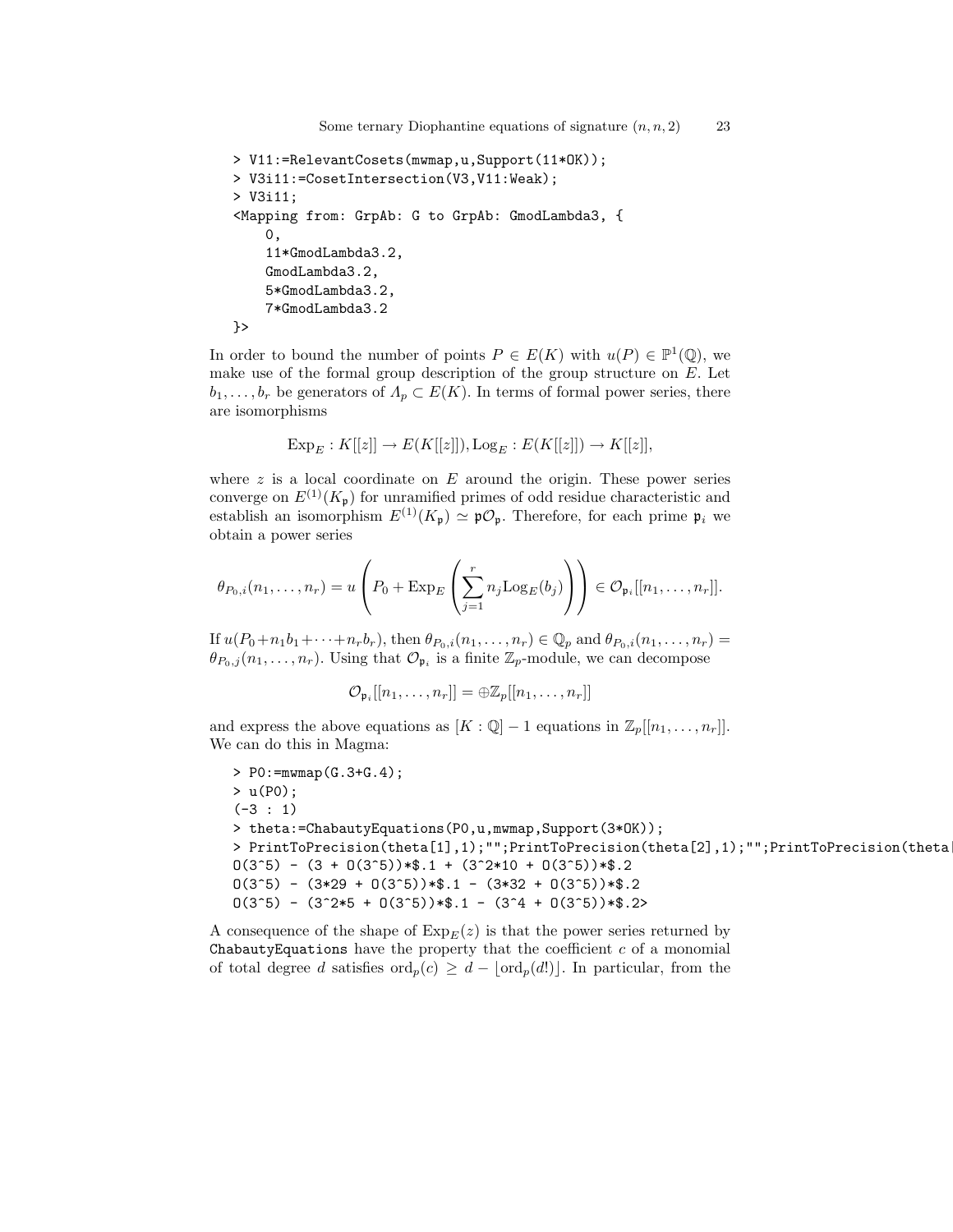power series above, one can see that any integral solution  $(n_1, n_2)$  must satisfy  $n_1 \equiv n_2 \equiv 0 \mod 3$  and, since

$$
\det\begin{pmatrix} -1 & 0 \\ -29 & -32 \end{pmatrix} \not\equiv 0 \mod 3,
$$

by Hensel's lemma such an integral solution lifts uniquely to  $(0, 0)$ . In other words, there is at most one point in the coset  $G_3 + G_4 + A_3$  that has a rational image under  $u$ . One can do similar arguments for the other fibres of reduction:

```
> N,V,R,C:=Chabauty(mwmap,u,3:Aux:={7});
> assert N eq #V;
> assert #C[2] eq 0;
> R;
4
> V;
{
    0,
    G.3 - G.4,
    -G.3 + G.4,G.3 + G.4,
    -G.3 - G.4}
> {EvaluateByPowerSeries(u,mwmap(P)):P in V};
\{(-1 : 1), (-1/3 : 1), (-3 : 1)\}
```
To interpret the above results, consider that in the previous computations, we have not really used that we have generators of  $E(K)$ . In fact, for this particular example, we don't know we have. We only know we have generators of some finite odd index subgroup  $G$ . For the finite field arguments, we only need that the  $[E(K) : G]$  is prime to  $[E(\mathcal{O}/\mathfrak{p}_i) : \rho_i(G)]$  for each of the i. Since the power series argument works for  $n_1, n_2 \in \mathbb{Z}_p$ , we only need that that  $[E(K) : G]$  is prime to p as well. However, when computing  $Log_E(b_i)$ , we can often already deduce that  $p \nmid [E(K):G]$ .

We only need G to be q-saturated in  $E(K)$  for finitely many l. The l that are encountered during the computations, are collected as prime divisors of R. In our case, this is only 2 and since we already know  $G$  to be 2-saturated in  $E(K)$ , any conclusions we draw from G will also be valid for  $E(K)$ . The interpretation of the other return values can be stated as follows.

$$
\#\{P \in E(K) : u(P) \in \mathbb{P}^1(\mathbb{Q})\} \le \mathbf{N}
$$
  

$$
\mathbf{V} \subset \{P \in E(K) : u(P) \in \mathbb{P}^1(\mathbb{Q})\} \subset \mathbf{V} \cup \mathbf{C}
$$

Here, C is a coset collection of the type we described before. Note that if  $\#V = N$  then all inequalities above are identities.

The routine Chabauty only tries a limited number of techniques to determine p-adic solution and only with finite precision. It uses an adaptation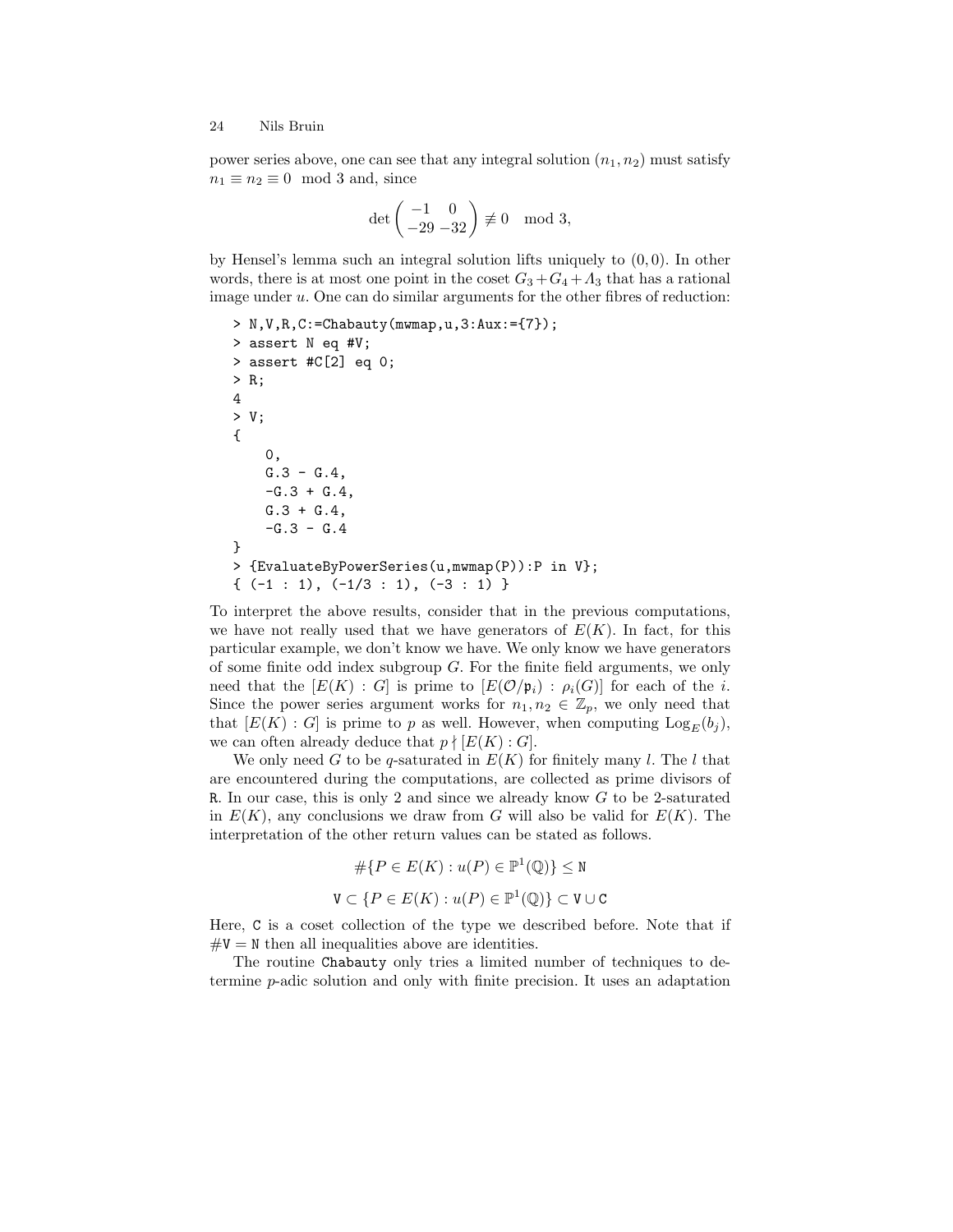of the algorithm in Section 5.1 to find solutions of multiplicity 1 and it uses a generalisation of [2, Lemma 4.5.1] to test if the solution  $(0, \ldots, 0)$  is the only integral solution of possibly higher multiplicity. It may therefore fail to produce a finite bound at all. In that case,  $N = \infty$  is returned.

As an advanced example, we also give the computation for  $d = -3\zeta^3$  –  $7\zeta^2 - 8\zeta - 9.$ 

```
> d:=-3*zeta^3-7*zeta^2-8*zeta-9;
> E<X,Y,Z>:=EllipticCurve([0,(-3*zeta^3-zeta+1)*d,0,(-zeta^2-zeta-1)*d^2,0]);
> P1:=ProjectiveSpace(Rationals(),1);
> u:=map<E->P1|[-X + (zeta^3 - 1)*d*Z,X+(-zeta^3-zeta)*d*Z]>;
> success,G,mwmap:=PseudoMordellWeilGroup(E);
> assert success;
> [mwmap(P):P in OrderedGenerators(G)];
[ (-41 * zeta^3 + 18 * zeta^2 - 14 * zeta + 42 : 0 : 1), (0 : 0 : 1), (-5 * zeta^3 + 6 * zeta^2 + 9)-69*zeta^3 + 17*zeta^2 - 34*zeta + 60 : 1), (-6*zeta^3 + 3*zeta^2 - zeta + 6 : 57*zet16*zeta^2 + 27*zeta - 51 : 1), (-36*zeta^3 + 8*zeta^2 - 20*zeta + 32 : 10*zeta^3 + 72*)60*zeta + 62 : 1) ]
> N,V,R,C:=Chabauty(mwmap,u,3);
> C31,R31:=RelevantCosets(mwmap,u,Support(31*OK));
> R:=LCM(R,R31);
> Cnew:=CosetIntersection(C,C31:Weak);
> assert #Cnew[2] eq 0;
> R;
2
> V;
{
    0,
    G.4 - G.5,
    -G.4 + G.5}
> {EvaluateByPowerSeries(u,mwmap(P)):P in V};
\{ (3/2 : 1), (-1 : 1) \}
```
An interesting feature of this example is, that the 3-adic argument by itself is not sufficient. We see that there are two 3-adic "ghost" solutions. The 3-adic computation did come up with a rather precise 3-adic approximation of these putative solutions. The cosets are disjoint from  $V_{31}$ , so we proved that they indeed only correspond to  $\mathbb{Z}_3$ -solutions and not rational ones.

Incidentally, specifying 31 as an "auxiliary" prime, such that  $V_3$  and  $V_{31}$ get intersected before the 3-adic argument, would have solved this particular equation as well, as would 191 by itself.

The other 3 values of d mentioned in Section 4 can be solved in a similar way, either with  $p = 31$  or  $p = 191$ .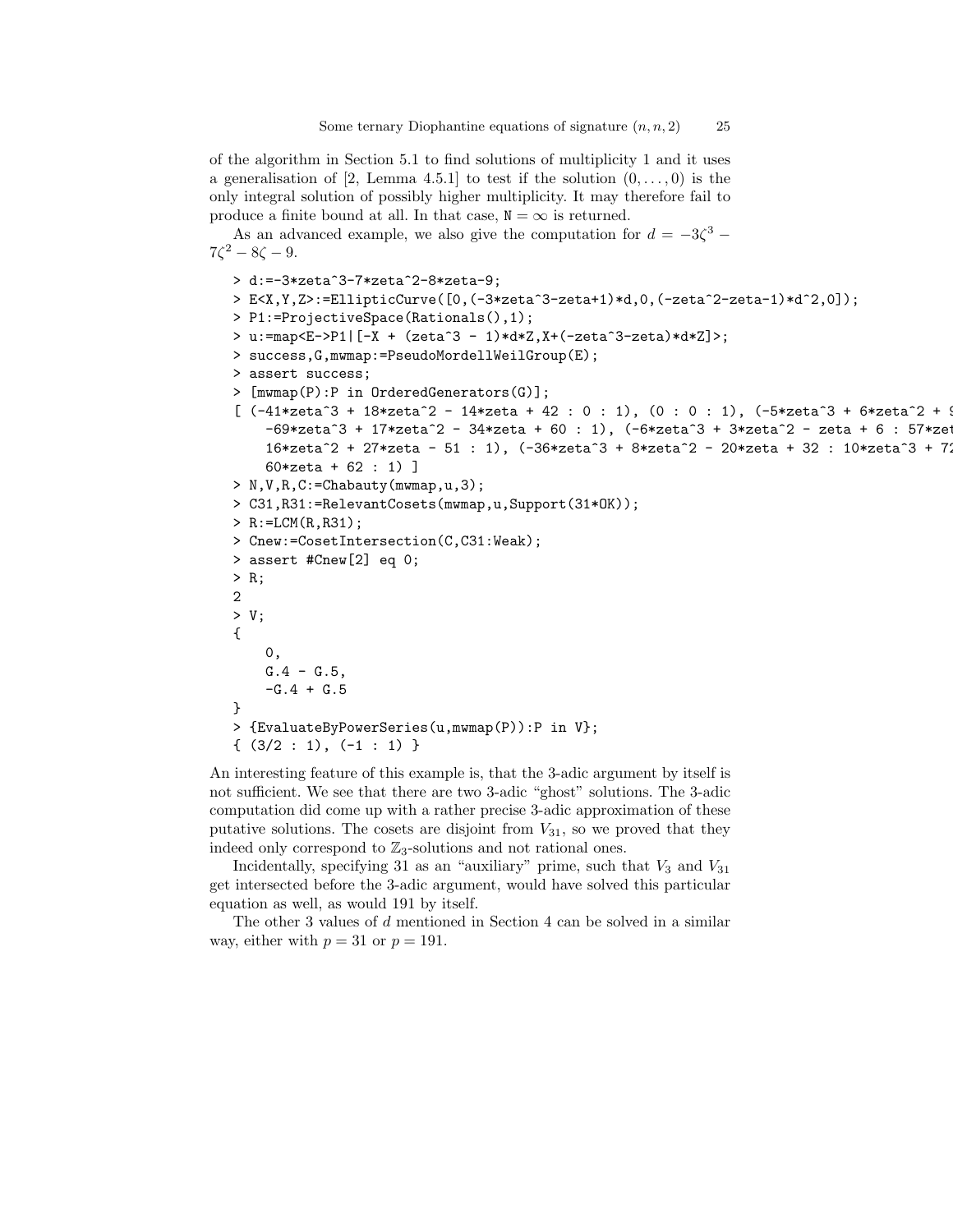## 8 The equations  $x^n + y^n = Dz^2$  for  $n = 6, 7, 9, 11, 13, 17$

The proof of Theorem 2 for the remaining cases is straightforward and, in many cases, easier than for  $n = 5$ , because there are no non-trivial solutions. For each  $n$ , we outline a successful strategy. For full details, we refer the reader to the accompanying electronic resource [6].

 $x^6 + y^6 = Dz^2$ : Since 6 is even, we can reduce the genus (and the number) of the curves to consider tremendously. Note that a solution with  $y \neq 0$ corresponds to a rational point on the genus 2 curve  $Y^2 = DX^6 + D$ . For  $D \in \{2, 3, 5, 6, 10, 11, 13, 17\}$ , we conclude that only for  $D = 2$  does this curve have points over  $\mathbb{Q}_2$  and  $\mathbb{Q}_7$ . Following the same approach as in [4], we write  $2X^6 + 2 = (2X^2 + 2)(X^4 - X^2 + 1)$  and we conclude that any point  $(X, Y)$  corresponds to a solution  $(X, Y_1, Y_2)$  of

$$
dY_1^2 = 2X^2 + 2, \ dY_2^2 = X^4 - X^2 + 1
$$

for  $d \in \mathbb{Q}(2, \{2, 3\})$ . Only for  $d = 1$  does this system of equations have solutions over  $\mathbb{Q}_2$ . The curve  $Y_2^2 = X^4 - X^2 + 1$  only has rational points with  $X \in \{-1, 0, 1, \infty\}.$ 

 $x^7 + y^7 = Dz^2$ : We note that any solution corresponds to a solution to

$$
C_d: Y^2 = d(X^6 - X^5 + X^4 - X^3 + X^2 - X + 1)
$$

for some  $d \in \mathbb{Q}(2, S)$ , where S contains the prime divisors of 7D. For the relevant values of D, only  $d = 1, 7$  yield curves with points over  $\mathbb{R}, \mathbb{Q}_2, \mathbb{Q}_7, \mathbb{Q}_{11}.$ 

With [23] it is straightforward to check that  $Jac(C_7)(\mathbb{Q})$  is of free rank 1 and using Stoll's implementation of [17], (3-adically), one finds that all rational points have  $X = -1$ .

For  $C_1$ , one uses [5] and the techniques outlined in Section 7 to show that all rational points have  $X \in \{-1, 0, 1, \infty\}$ 

 $x^9 + y^9 = Dz^2$ : We factor:

$$
y_1^2 = d_1(x^6 - x^3z^3 + z^6)
$$
  
\n
$$
y_2^2 = d_2(x^2 - xz + z^2)
$$
  
\n
$$
y_3^2 = Dd_1d_2(x + 1)
$$

and note that any primitive solution  $(x, y, z)$  gives rise to a solution of the system above for  $d_1, d_2 \in \mathbb{Q}(2, S)$ , where S contains the prime divisors of 3D. Furthermore, because  $gcd(x, z) = 1$ , we have  $gcd(d_1, d_2) | 3$ .

We can dehomogenize the first two equations and if we test them for simultaneous solvability over  $\mathbb{R}, \mathbb{Q}_2, \mathbb{Q}_3, \mathbb{Q}_5$ , we are only left with  $d_1 \in$ {1, 3}. The first equation gives rise to a curve of genus 2 with a Mordell-Weil group of free rank 1. Again, [17] yields that all points have  $X \in$  $\{-1, 1, 0, \infty\}.$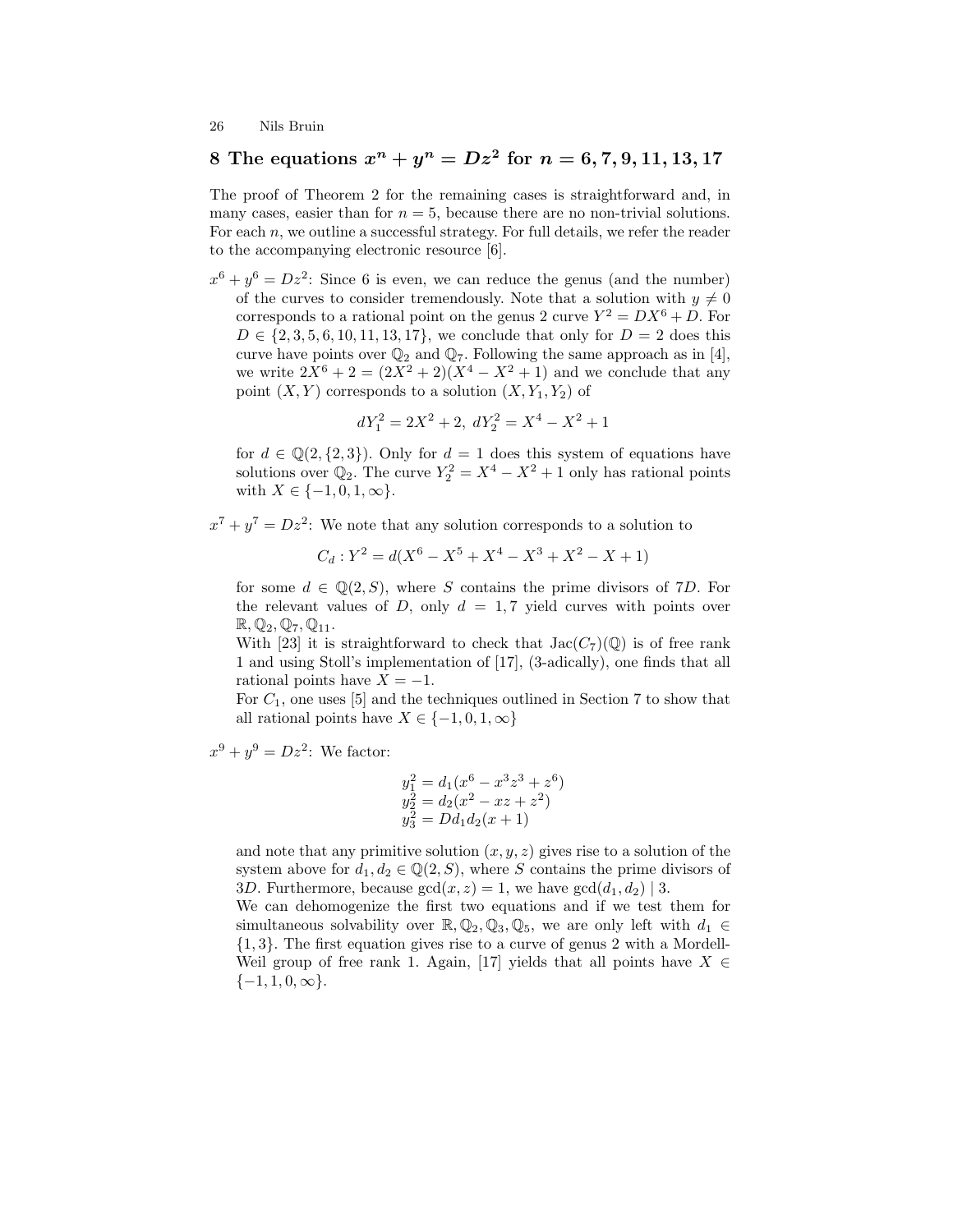$x^{11} + y^{11} = Dz^2$ : Using the same argument as for  $n = 7$ , we find all that solutions correspond to rational points on

$$
C_d: Y^2 = d(X^{10} - X^9 + \dots - X + 1)
$$

for  $d \in \{1, 11\}$ . Rather than applying [8] to  $C_d$  directly, we substitute  $(U, V) = ((X<sup>2</sup> + 1)/X, Y + Y/X)$  to find the covered curve

$$
D_d: V^2 = d(U^6 + U^5 - 6U^4 - 5U^3 + 9U^2 + 5U - 2).
$$

For  $d = 1$  the free rank of the Mordell-Weil group is bounded above by 2 and for  $d = 11$  the free rank is bounded by 1, but we could not find a generator. Using the techniques from [5], we find that  $U(D_1(\mathbb{Q})) \subset$  $\{-2, -1, 2, \infty\}$  and that  $U(D_{11})(\mathbb{Q}) \subset \{-2, -1, 1, 2, \infty\}$ . From this, it follows easily that  $C_d$  only has rational points above  $X \in \{-1,0,1,\infty\}$ for  $d = 1, 11$ .

 $x^{13} + y^{13} = Dz^2$ : Using the same argument as for  $n = 7$ , we find that all solutions correspond to rational points on

$$
C_d: Y^2 = d(X^{12} - X^9 + \dots - X + 1)
$$

for  $d \in \{1, 13\}$ . For  $d = 13$  we substitute  $(U, V) = ((X^2 + 1)/X, Y/X^3)$  to obtain

$$
D_d: V^2 = 13(U^6 - U^5 - 5U^4 + 4U^3 + 6U^2 - 3U - 1).
$$

Following [17] yields that  $U(D_{13}(\mathbb{Q})) \subset \{-2\}$ , which corresponds to  $X =$ −1.

For  $d = 1$  we get a bound on the Mordell-Weil rank of 2, so we use that over  $\mathbb{Q}(\beta)$  with  $\beta^3 - \beta^2 - 4\beta + 1 = 0$ , we have a quartic factor

$$
X^4 + \beta X^3 + (\beta^2 + \beta - 1)X^2 + \beta X + 1
$$

of  $(X^{13} + 1)/(X + 1)$ . Using [8] and [5] we find  $X(C_1(\mathbb{Q})) \subset \{0, 1, \infty\}$ .

 $x^{17} + y^{17} = Dz^2$ : Using the same argument as for  $n = 7$ , we find that all solutions correspond to rational points on

$$
C_d: Y^2 = d(X^{16} - X^9 + \dots - X + 1)
$$

for  $d \in \{1, 17\}$ . Over  $K = \mathbb{Q}(\beta)$  with  $\beta^4 + \beta^3 - 6\beta^2 - \beta + 1 = 0$  we have

$$
R(X) := X^4 + \beta X^3 + 1/2(-\beta^3 + 6\beta + 1)X^2 + \beta X + 1
$$

with  $N_{K/\mathbb{Q}}R(X) = (X^{17} + 1)/(X + 1)$ . Hence, any rational point on  $C_d$ has an X-coordinate corresponding to a rational point on

$$
D_{\delta}: V^2 = \delta R(X).
$$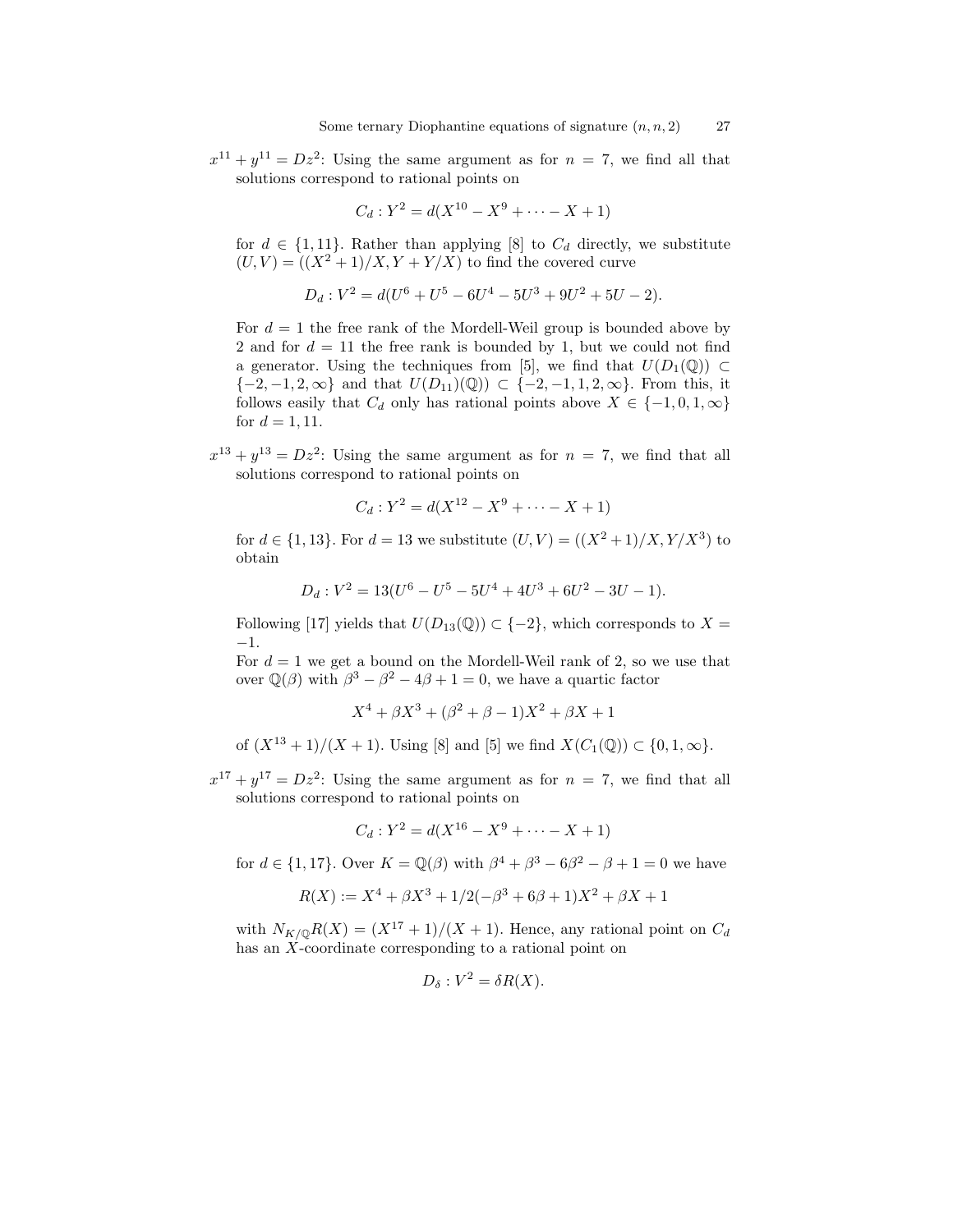for some  $\delta \in K(2, S)$  with  $dN_{K/\mathbb{Q}}(\delta)$  a square, where S contains the primes above  $2 \cdot 17 \cdot \delta$ .

Local arguments show that only  $\delta = 1, \beta^3 + 2\beta^2 - 3\beta + 1$  need consideration. The techniques from Section 7 then show that  $X(C_d(\mathbb{Q})) \subset \{-1, 0, 1, \infty\}$ for  $d = 1, 17$ .

## References

- 1. Michael A. Bennett and Chris M. Skinner. Ternary Diophantine equations via Galois representations and modular forms. Canad. J. Math., 56(1):23-54, 2004.
- 2. N. R. Bruin. Chabauty methods and covering techniques applied to generalized Fermat equations, volume 133 of CWI Tract. Stichting Mathematisch Centrum Centrum voor Wiskunde en Informatica, Amsterdam, 2002. Dissertation, University of Leiden, Leiden, 1999.
- 3. Nils Bruin. Algae, a program for 2-selmer groups of elliptic curves over number fields. see http://www.cecm.sfu.ca/~bruin/ell.shar.
- 4. Nils Bruin. The diophantine equations  $x^2 \pm y^4 = \pm z^6$  and  $x^2 + y^8 = z^3$ . Compositio Math., 118:305–321, 1999.
- 5. Nils Bruin. Chabauty methods using elliptic curves. J. Reine Angew. Math., 562:27–49, 2003.
- 6. Nils Bruin. Transcript of computations. available from http://www.cecm.sfu.ca/~bruin/nn2, 2003.
- 7. Nils Bruin. Visualising Sha[2] in abelian surfaces. Math. Comp., 73(247):1459– 1476 (electronic), 2004.
- 8. Nils Bruin and E. Victor Flynn. Towers of 2-covers of hyperelliptic curves. Technical Report PIMS-01-12, PIMS, 2001. http://www.pims.math.ca/publications/#preprints.
- 9. J.W.S. Cassels. Diophantine equations with special reference to elliptic curves. J. London Math. Soc., 41:193–291, 1966.
- 10. J.W.S. Cassels. Second descents for elliptic curves. J. Reine Angew. Math., 494:101–127, 1998. Dedicated to Martin Kneser on the occasion of his 70th birthday.
- 11. Claude Chabauty. Sur les points rationnels des variétés algébriques dont l'irrégularité est supérieure à la dimension. C. R. Acad. Sci. Paris, 212:1022– 1024, 1941.
- 12. J. E. Cremona. Reduction of binary cubic and quartic forms. LMS J. Comput. Math., 2:64–94 (electronic), 1999.
- 13. John E. Cremona and Barry Mazur. Visualizing elements in the Shafarevich-Tate group. Experiment. Math., 9(1):13–28, 2000.
- 14. Henri Darmon and Andrew Granville. On the equations  $z^m = F(x, y)$  and  $Ax^{p} + By^{q} = Cz^{r}$ . Bull. London Math. Soc., 27(6):513-543, 1995.
- 15. Claus Fieker. p-Selmer groups of number fields. Private communication.
- 16. E. Victor Flynn and Joseph L. Wetherell. Finding rational points on bielliptic genus 2 curves. Manuscripta Math., 100(4):519–533, 1999.
- 17. E.V. Flynn. A flexible method for applying chabauty's theorem. Compositio Mathematica, 105:79–94, 1997.
- 18. J. R. Merriman, S. Siksek, and N. P. Smart. Explicit 4-descents on an elliptic curve. Acta Arith., 77(4):385–404, 1996.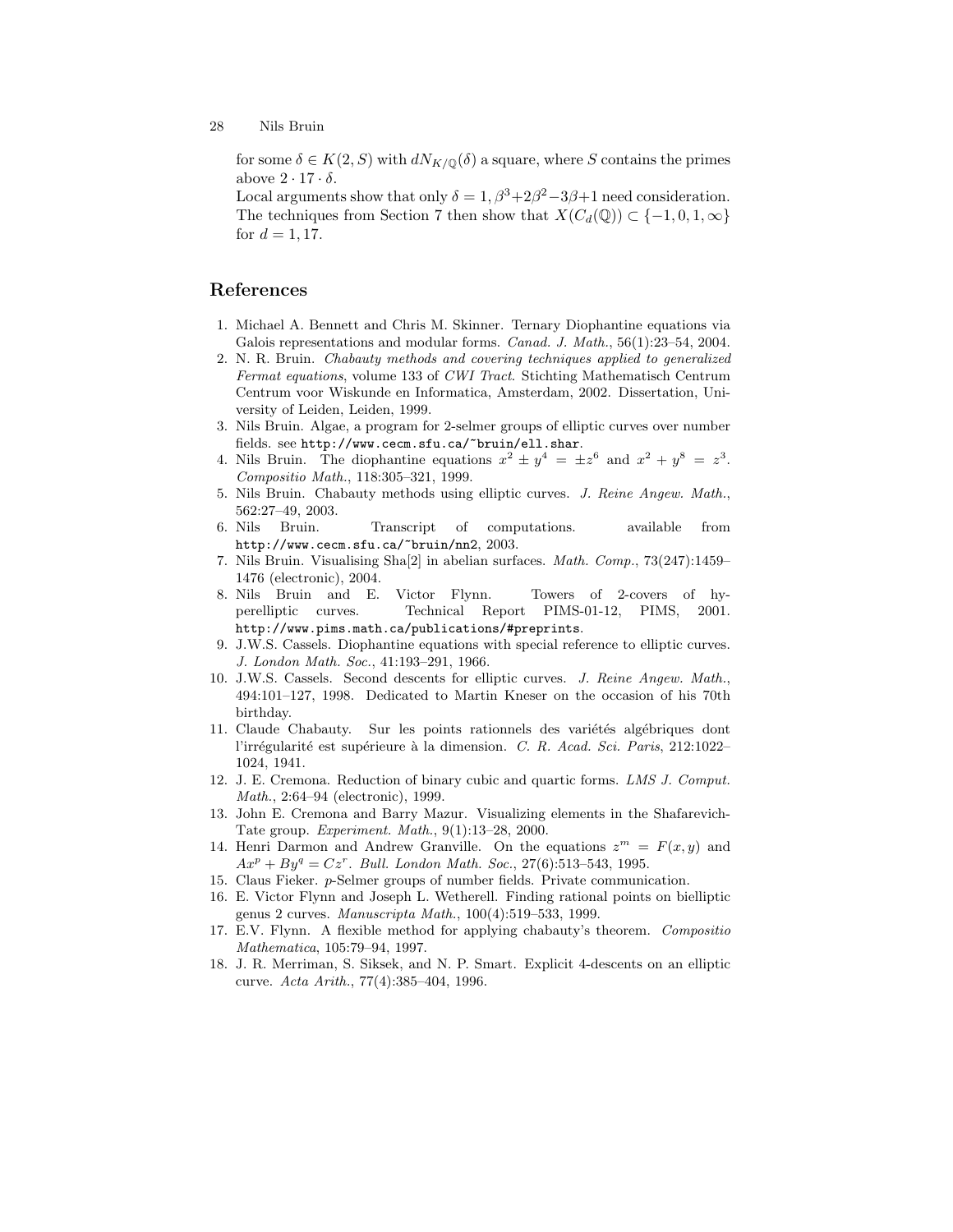- 19. Bjorn Poonen and Edward F. Schaefer. Explicit descent for jacobians of cyclic covers of the projective line. J. reine angew. Math., 488:141–188, 1997.
- 20. Samir Siksek. Descent on curves of genus 1. PhD thesis, University of Exeter, 1995.
- 21. Joseph H. Silverman. The Arithmetic of Elliptic Curves. GTM 106. Springer-Verlag, 1986.
- 22. Denis Simon. Computing the rank of elliptic curves over number fields. LMS J. Comput. Math., 5:7–17 (electronic), 2002.
- 23. Michael Stoll. Implementing 2-descent for Jacobians of hyperelliptic curves. Acta Arith., 98(3):245–277, 2001.
- 24. Michael Stoll and John E. Cremona. Minimal models for 2-coverings of elliptic curves. LMS J. Comput. Math., 5:220–243 (electronic), 2002.
- 25. Tow Womack. Four descent on elliptic curves over Q. PhD thesis, University of Nottingham, 2003.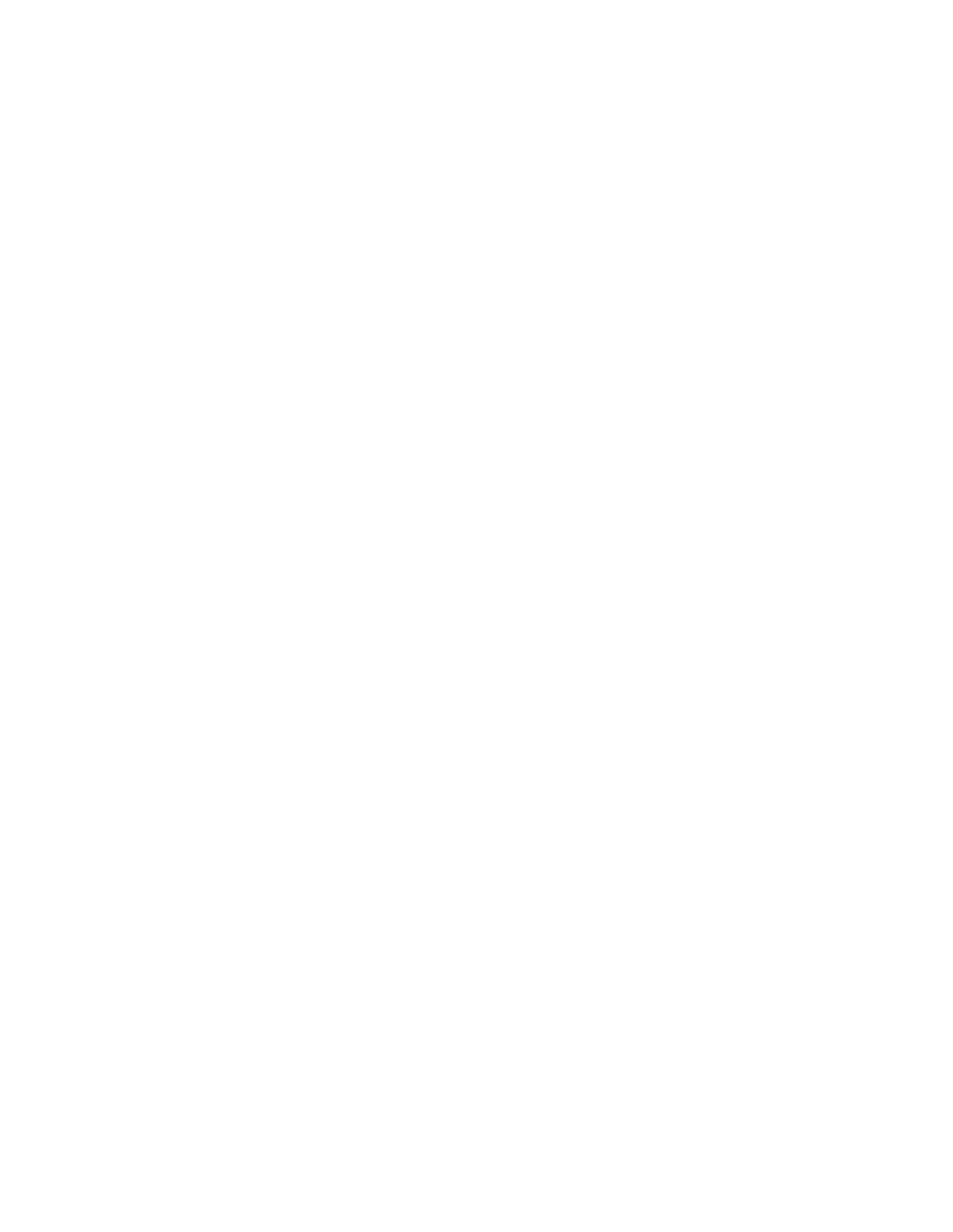## Index

AbsoluteAlgebra, 7 ChabautyEquations, 23 Chabauty, 24 IsogenyMu, 20 MordellWeilGroup, 4 PseudoMordellWeilGroup, 19 Quartic, 20 SwapExtension, 6 abelian, 17, 19 affine, 11, 13–15 algebra, 2, 4–7, 17 algebraic, 2, 4 algorithm, 2, 4, 10–13, 15, 16, 25 arithmetic, 2, 10, 13 Bennett, 1

bijection, 6 blowup, 18 branching, 16

cardinality, 15 Cassels, 21 Chabauty, 21 characteristic, 2, 10, 15, 23 cocycle, 17 cohomology, 17 commutative, 17 completion, 13 component, 13–15 Conics, 15 connected, 17 coset, 22, 24, 25 cover, 2, 5–9, 14, 15, 20–22, 27 covering, 20, 21 covers, 2, 6, 8, 9, 21 cremona, 20 curve, 1–6, 8–10, 13–17, 21, 22, 26, 27 curves, 1–4, 6, 8, 10, 13, 15, 17, 21, 26 decomposition, 7 descent, 6, 19, 21, 26 descents, 6 desingularisation, 13–15 dimension, 10–13 divisors, 5, 24, 26 dual, 19 echelon, 11 Elliptic, 17 elliptic, 1–3, 9, 10, 15–17, 21, 22 embedding, 6 equidimensional, 12 exact, 5, 11, 13, 16, 17, 19, 20 exactness, 19 extension, 10 factorisation, 11, 16 Fermat, 1, 3, 5, 7, 9, 11, 13, 15, 17, 19, 21, 23, 25, 27, 29 Fieker, 5 formal, 23 Galois, 1, 5, 17 genus, 1, 5, 6, 15, 16, 26 geometric, 2, 10, 15 Groebner, 13 Hasse, 16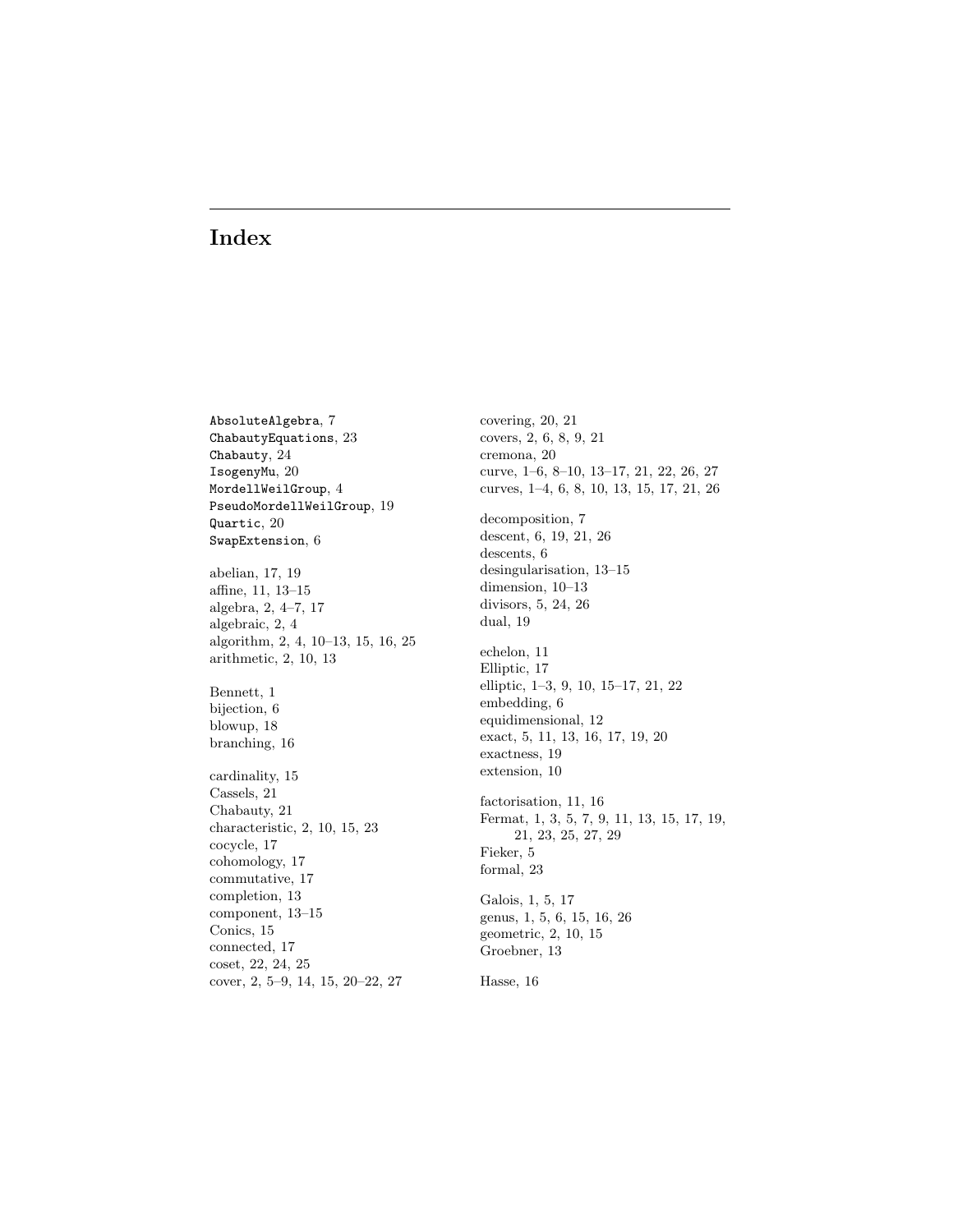32 Index

Hensel, 11, 12, 16, 24 homogeneous, 4–6, 21 homomorphism, 8, 19 Hurwitz, 15 hyperelliptic, 2, 10, 15, 16 intersection, 10, 12, 13, 17, 20, 22 isogenies, 21 isogenous, 21 isogeny, 2, 19, 21 isomorphism, 6, 23 isomorphisms, 23 jacobian, 6 kernel, 17, 22 kernels, 17 lift, 11, 12, 16, 24 liftable, 11, 16 lifted, 12 lifts, 16, 24 mapped, 20 mapping, 9 maps, 5, 8, 14, 17, 18 maximal, 10, 13 minimal, 11, 19, 20 minimization, 20 minimum, 10 model, 6, 9, 10, 15, 20–22 models, 22 modular, 1 Mordell, 2, 4, 16, 17, 19, 21, 22, 26, 27 morphism, 6, 8, 19, 22, 23 neighbourhoods, 12 nonsingular, 15, 16 nonsingularity, 15 norm, 1, 4, 7, 10, 17, 18 normalised, 10 pairing, 21 parametrise, 2 parametrising, 4, 8 planar, 10 plane, 15 primitive, 2, 4, 7, 26 pullback, 6

quadrics, 20 quartic, 27 radical, 13 ramified, 5, 6, 22, 23 rank, 2–4, 17, 19, 20, 26, 27 ranks, 2, 17 reduce, 10, 11, 13, 15, 21, 26 reduced, 10, 13, 15, 21 reduction, 20–22, 24 represent, 1, 5, 7, 9, 11–18, 20–22 representable, 11 representation, 1, 7, 18 representations, 1 representative, 5, 9, 11–16 representatives, 5, 9, 12, 13, 15, 16 represented, 9, 11, 13, 15, 17, 20–22 represents, 15, 16, 20 residue, 2, 10, 23 restrictions, 17 resultants, 11 Riemann, 15 Saturate, 11–13 saturated, 19, 24 scheme, 2, 10–15, 22 schemes, 2, 10 Selmer, 2, 4, 17, 19–21 Shafarevich, 17 siksek, 15 singularities, 14 singularity, 14, 15 Skinner, 1 smooth, 10, 13, 15, 16 solution, 1–6, 8, 10–13, 15, 16, 20, 24–27 solutions, 1–4, 6, 8, 10–13, 15, 16, 25–27 Solvability, 13, 15 solvability, 2, 3, 10, 12, 13, 15, 16, 26 solvable, 7, 16 Stoll, 26 subcover, 2, 6, 8 subcovers, 2 subgroup, 1, 7, 17–19, 21, 22, 24 subgroups, 1 subscheme, 13, 15 Supp, 1, 22 Twist, 1

twisted, 15